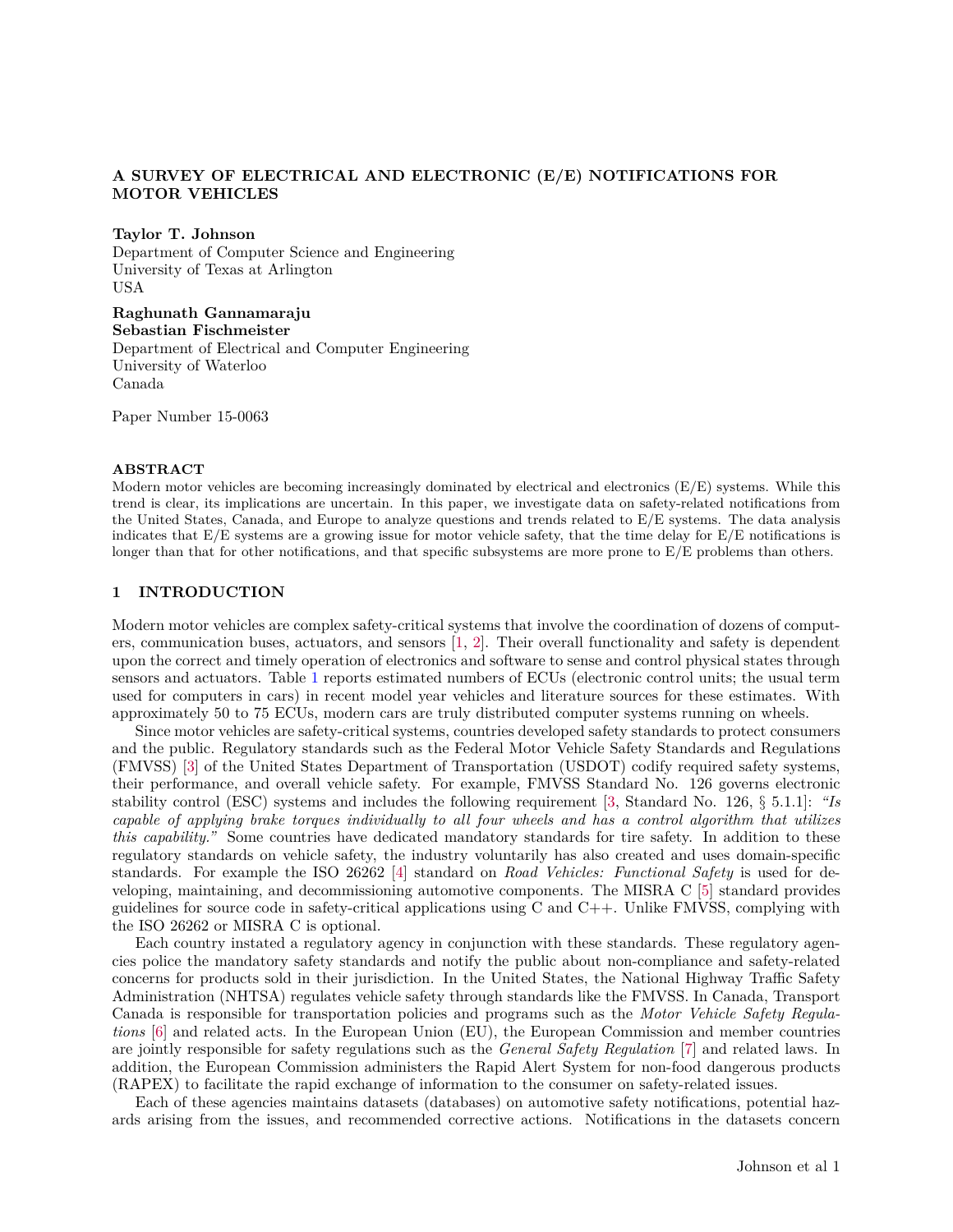<span id="page-1-0"></span>

| Year | List of: Vehicle (ECUs) [Source]                                                                                                       |  |  |  |  |  |  |
|------|----------------------------------------------------------------------------------------------------------------------------------------|--|--|--|--|--|--|
| 2004 | VW Phaeton $(61)$ [8], Current Upper Class $(70)$ [9]                                                                                  |  |  |  |  |  |  |
| 2005 | Volvo cars $(40)$ [10]                                                                                                                 |  |  |  |  |  |  |
| 2006 | Infiniti $(11)$ [11], Toyota Prius $(23)$ [11]                                                                                         |  |  |  |  |  |  |
| 2007 | Current Premium Car $(70)$ [12]                                                                                                        |  |  |  |  |  |  |
| 2009 | Current Premium Car (70-100) [13], Current Low-end Car (30-50) [13], Average Car (30-45) [14], Luxury Cars<br>(70) [14]                |  |  |  |  |  |  |
| 2010 | Jeep $(7)$ [11], Range Rover $(41)$ [11], Basic vehicles $(30)$ [15], Some Luxury Cars $(100)$ [15]                                    |  |  |  |  |  |  |
| 2012 | Most new vehicles $(100)$ [16]                                                                                                         |  |  |  |  |  |  |
| 2014 | Infiniti (34) [11], Dodge Viper (19) [11], Range Rover (98) [11], Jeep (17) [11], Toyota Prius (40) [11], Average<br>Vehicle (60) [17] |  |  |  |  |  |  |

Table 1: Reported and estimated numbers of ECUs in cars. *"Year"* is the year of reporting.

hazards and risks when operating motor vehicles, particularly as they pertain to non-compliance with standards like FMVSS. For instance, the purpose of the FMVSS ESC standard mentioned previously is *"...to reduce the number of deaths and injuries that result from crashes in which the driver loses directional control of the vehicle, including those resulting in vehicle rollover"* [\[3,](#page-13-2) Standard No. 126, § 2]. A malfunctioning component used in the ESC would then raise a hazard and thus a safety concern. A *hazard* is the possibility of suffering harm or injury of road participants (users). Road participants include, for instance, the driver, passengers, but also extends to pedestrians and cyclists. A hazard by itself is sufficient to cause an investigation; for example, the NHTSA may start an investigation upon receiving complaints from owners about defects. The level of risk of the hazard occurring during driving is a key element, with a *risk* being a situation that involves exposure to danger. There are many dangers present in the operation of motor vehicles, such as injuries due to collisions with other vehicles or objects, or burns due to engine fires or seat heater failures. Often a defect in the design or the implementation of a safety-related system in the motor vehicle will create an unanticipated risk that needs to be investigated. A safety-related *defect* in a motor vehicle or system thereof exists when there is increased risk beyond an acceptable level. In this situation, the defect causes the system to become unsafe and consequently corrective actions have to be taken, together with a notification of the public through the regulatory agency.

This paper presents an analysis of electrical and electronic (E/E) notification datasets from government regulatory agencies in the United States, Canada, and Europe. Since E/E encompasses software, notifications related to software are also part of our analysis. With this data, we explored several questions, such as the trend of E/E notifications over time in terms of the number of notifications and affected vehicles. We also analyzed E/E notifications in relation to Non-E/E notifications, and investigated the risk types associated with defects and the relationship between notifications and the model year for  $E/E$  vs. Non-E/E notifications. The paper concludes with additional observations made during the analysis and provides a call-to-action for researchers, the regulatory agencies, and also the automotive industry.

## <span id="page-1-1"></span>**2 METHODS AND DATA SOURCES**

This paper analyzes safety notification datasets from several data sources of regulatory agencies. The main aim of the study is to determine the prevalence and quantity of E/E notifications and compare them to Non-E/E notifications. To this end, we analyzed data from the NHTSA, Transport Canada, and RAPEX. These datasets are publicly available and provide a rich and diverse view into the nature of safety-related notifications and recalls in the three jurisdictions (the US, Canada, and Europe).

### **2.1 E/E Systems, Defects, and Notifications**

We define our terminology following the vocabulary used in the ISO 26262 standard [\[4\]](#page-13-3). ISO 26262 is a comprehensive standard on functional safety of components (i.e., items) built into road vehicles.

We analyze datasets from three data sources: *"Complaints, Defect Investigations, Recalls, & Technical Service Bulletins"* (NHTSA) [\[18\]](#page-13-17), *"Road Safety Recalls Database"* (Transport Canada) [\[19\]](#page-13-18), and *"Rapid Alert System for non-food dangerous products"* (RAPEX) [\[20\]](#page-13-19). Each data source provides a dataset containing notifications. A *notification* is an entry that results from the process associated with the dataset. Each data source follows a different process for adding notifications to its datasets. Consequently a notification can be a compulsory recall, but it can also just be a benign complaint that led to an investigation, and ended in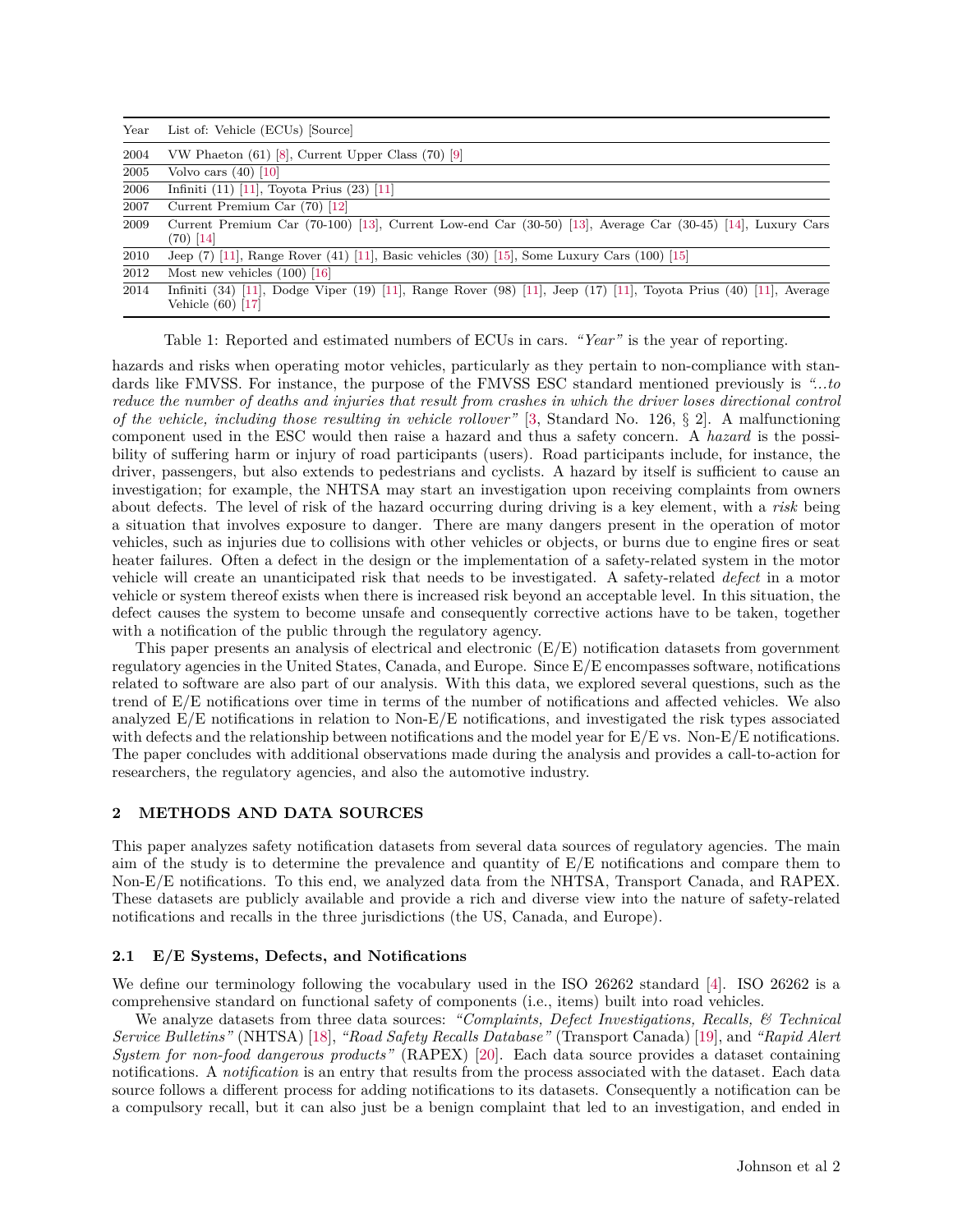<span id="page-2-1"></span>

| Data<br>Source           | $\mathrm{D} \mathrm{at } \mathrm{as } \mathrm{et }$                 | Contents                                                  | No.<br>Entries     | Model<br>Years   | Access<br>Date | Source           |
|--------------------------|---------------------------------------------------------------------|-----------------------------------------------------------|--------------------|------------------|----------------|------------------|
| <b>NHTSA</b>             | "Recalls"                                                           | Vehicle safety recalls                                    | 108 686<br>(18768) | $1960 -$<br>2015 | FEB-<br>2015   | [21, 18]         |
| Transport<br>Canada      | "Road Safety Recalls"<br>$Database$ "                               | Vehicle safety recalls                                    | 10596              | $1970-$<br>2015  | $JAN-$<br>2015 | $\vert 19 \vert$ |
| European<br><b>RAPEX</b> | <i>"Rapid Alert System</i> "<br>for non-food<br>dangerous products" | Motor vehicles category in<br>non-food dangerous products | 1 2 4 6            | $2006 -$<br>2015 | FEB-<br>2015   | <b>20</b>        |

Table 2: Summary of the datasets analyzed including the information contained. The access date is the date the dataset was downloaded for the analysis in this paper. While the datasets may already (as of February 2015) contain information for 2016 model year vehicles, only up to model year 2015 were included in the analysis in this paper. The NHTSA number in parenthesis is the number of unique campaign numbers.

the voluntary action of a press release. Section [2.2](#page-2-0) discusses the data sources and datasets in more detail.

Since this paper is concerned with  $E/E$  artifacts, we must distinguish between  $E/E$  and Non- $E/E$  artifacts. The ISO 26262 standard specifies *item* as the highest-level artifact. An item is then realized in systems, which are further broken down into elements. To keep the paper accessible to the general reader and because notifications in the datasets are usually related to specific artifacts, we will mostly use the term system for these instead of a specific breakdown of item, system, or element as defined in the ISO 26262 standard. We call a notification an *E/E notification*, if the reason for the notification originates from an E/E system and is not of mechanical or chemical nature. The ISO standard defines an E/E system as one that includes electrical or electronic elements, including (software) programmable electronic elements. Example E/E systems include power supplies, sensors, and other input devices, communication paths, and actuators and other output devices. For example, an E/E notification would be one related to stalls in hybrid vehicles due to the control software overheating power transistors. All notifications related to other technology (as defined for term 1.84 ISO 26262) are *Non-E/E notifications*. For example, a holding bracket loosening due to improper mounting is a Non-E/E notification.

### <span id="page-2-0"></span>**2.2 Data Sources and Datasets**

In our analysis, we use several datasets from the NHTSA, Transport Canada, and RAPEX from Europe to classify E/E and Non-E/E notifications. Table [2](#page-2-1) provides a summary of the datasets and their contained information.

#### **2.2.1 Complaints, Defect Investigations, Recalls, & Technical Service Bulletins (NHTSA)**

The NHTSA maintains extensive datasets of vehicle and system recalls and complaints online [\[18\]](#page-13-17). These are categorized into several major datasets including *"Complaints," "Defect Investigations," "Recalls," "Technical Service Bulletins"* [\[18,](#page-13-17) [21\]](#page-13-20), as well as *"Foreign Campaigns"* [\[22\]](#page-13-21). The NHTSA is part of the US Department of Transportation, was established in 1970, and has a mission to reduce deaths, injuries, and economic losses arising out of motor vehicle crashes. As part of these responsibilities, the NHTSA sets and regulates safety performance standards for motor vehicles, such as through FMVSS [\[3\]](#page-13-2), monitors and investigates consumer complaints regarding motor vehicles, and also conducts research on driver behavior and traffic safety, such as conducting crash tests [\[23\]](#page-13-22).

The NHTSA maintains information about all safety-related defect and compliance campaigns that occur in all models of motor vehicles in the US starting from notifications made in the year 1967. Defects are defined in Section [1,](#page-0-0) and *compliance* means that a given motor vehicle and its systems comply with regulatory standards, such as FMVSS. A system is *non-compliant*, if it violates a regulatory standard, so non-compliance notifications correspond to violations of FMVSS and other regulations. As ISO 26262 is a voluntary standard, only federal regulations like FMVSS are considered in the definition of compliance. The dataset also contains information on model year vehicles before 1967, since defects reported in 1967 can affect older models. The NHTSA stores different categories of information in its *"Complaints"*, *"Defect Investigations"*, *"Recalls"*, and *"Service Bulletins"* datasets. Complaints are reports of problems from vehicle owners to the NHTSA, and are investigated by the NHTSA and tracked in an investigation dataset. Service bulletins are instructions from the manufacturer regarding how to correct defects. There is a process to be followed by a vehicle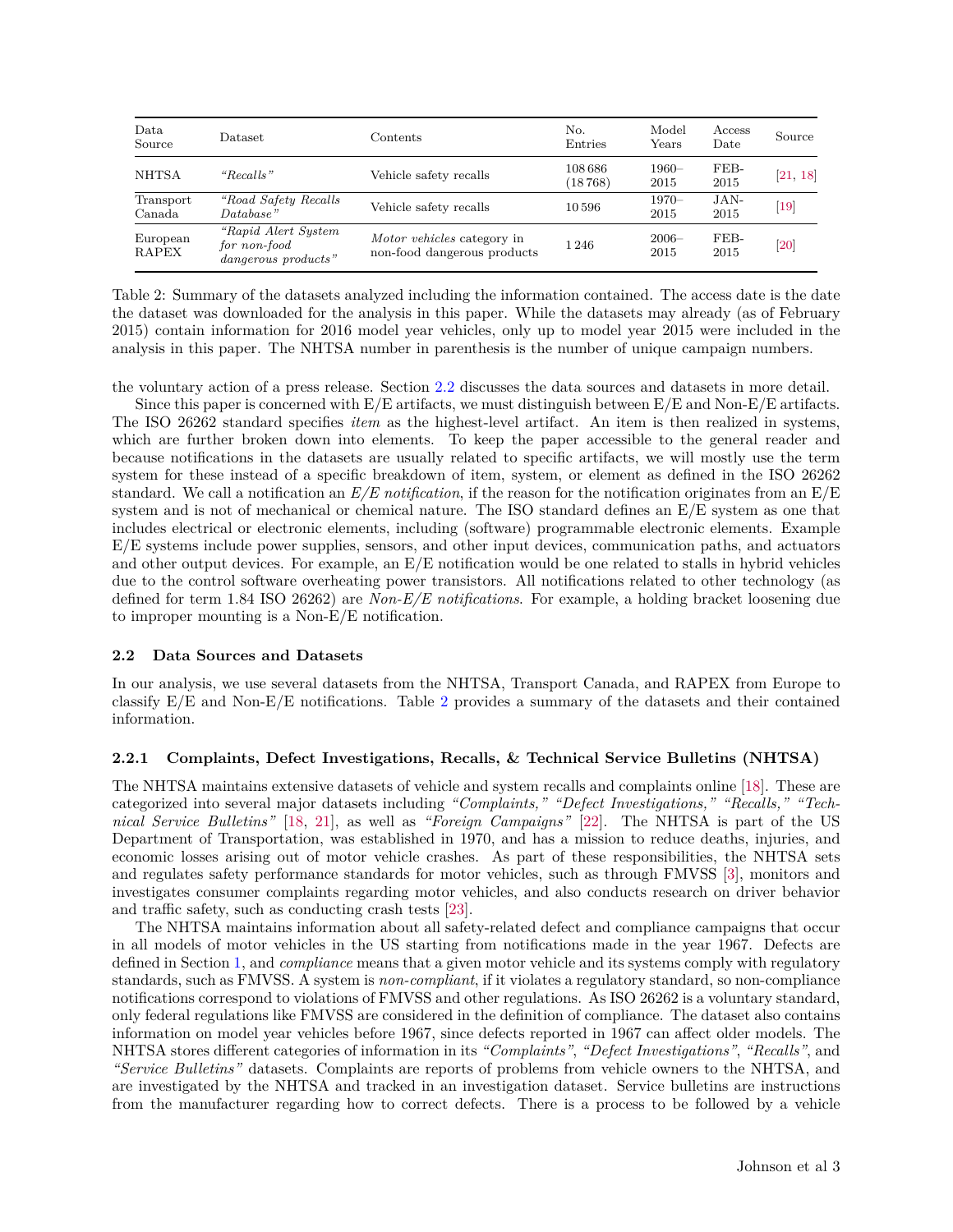owner to report problems with their vehicles. When there is a problem with their vehicle or equipment, the owner can file a complaint with the NHTSA, for example online at <http://www.safercar.gov>. As part of a complaint, the owner may provide the vehicle's VIN, the incident information including, if there was a crash, fire, injury, or fatality as a result of the incident, and other information. Complaints are entered into the NHTSA complaint dataset and will be used to determine, if a safety-related defect trend exists. These complaints are searchable on the NHTSA's website based on various criteria including the make, model, and year of the vehicle. Investigations are taken up by the NHTSA as a result of complaints by vehicle owners, and may result in a recall or other action if it is deemed necessary. The NHTSA also has the authority to fine automakers. Additionally, a manufacturer may notify the NHTSA of a potential defect, if they become aware of one, so the process of creating notifications may be driven either by the NHTSA or the manufacturer.

This paper uses the NHTSA *"Recalls"* dataset that contains all NHTSA safety-related defect and compliance campaigns since 1967 [\[21\]](#page-13-20). A *recall* is described [\[24\]](#page-13-23) as: *"When a manufacturer or the National Highway Traffic Safety Administration determines that a car or item of motor vehicle equipment creates an unreasonable risk to safety or fails to meet minimum safety standards, the manufacturer is required to fix that car or equipment."* A manufacturer will have to rectify or replace parts, if the recall is a safety recall. The manufacturer will also have to inform the vehicle owner of the recall. More information about recalls and how they are notified and how to find if a particular vehicle is under recall or not are in the Vehicle Owners section [\[24\]](#page-13-23). The *"Recalls"* dataset consists of recall records. Information contained as part of a recall record includes the vehicle make, models, model years, component description, beginning and end dates of manufacturing, the potential number of affected vehicles, the date of notification to the owner, a defect summary, a consequence summary, a correction summary, and recall notes [\[18\]](#page-13-17).

### **2.2.2 Road Safety Recalls Database (Transport Canada)**

In Canada, transportation policies and programs are the responsibility of Transport Canada [\[25\]](#page-13-24). Transport Canada promotes safe, secure, efficient, and environmentally-responsible transportation. Transport Canada reports to Canadian Parliament and the Minister of Transport. Transport Canada administers various programs related to safety of vehicles such as importation of vehicles, advanced vehicle technologies, commercial vehicles, defect investigations, and vehicle recalls. The *"Road Safety Recalls Database"* in Canada is managed and maintained by Transport Canada. Transport Canada also documents recall campaigns, update the on-line recalls database, and monitor recall completion rates. Each record in the dataset contains the date of recall, make, model, system, model year(s) affected, recall details, category of the vehicle, etc. [\[19\]](#page-13-18). The records start from 1970 model year vehicles in Transport Canada database. Transport Canada defines safety-related defects as those that interfere with the safe functioning of the vehicle and are present in a group of similar vehicles [\[25\]](#page-13-24). Such defects are not due to normal wear and tear, operator negligence, nor inadequate maintenance, and may cause problems that occur with little or no warning that endanger the safety of road users. If motor vehicle owners in Canada suspect safety-related defects in their vehicles, they can report them to Transport Canada. Once a defect is reported, the defect complaint is entered into the *"Defect Complaints Database"* and reviewed by an analyst. If warranted, Transport Canada will initiate an investigation into the complaint that may result in recalls.

## **2.2.3 Rapid Alert System for non-food dangerous products (RAPEX)**

RAPEX (*"Rapid Alert System for non-food dangerous products"*) was established in the EU as a rapid alert system that facilitates rapid exchange of information between member states of the EU and the European Commission on measures taken as a result of products posing risk to consumers. RAPEX relies on close cooperation between the Commission and individual national authorities of participating member countries.

RAPEX has notifications going back to the year 2006. In this dataset, each notification record has a risk level. The risk level can be "Serious" or "Other". The risk level is also classified based on the type of user distinguishing consumer or professional users. Each record has the week and year of notification, a reference number, the country that notified, and detailed description of the product including the name, category, type, batch number, and, in many cases, also a picture of the product. The notification also lists the risk type, which is the kind of injury that can result from the hazard, and includes risk types such as burns, electric shock, etc. [\[20\]](#page-13-19). Finally, a notification also includes information about the measures taken by the notifying country to mitigate risks from the product.

The notification process for RAPEX starts with the identification of a risk with respect to a product. The identification of risk can happen by a competent national authority, or the manufacturers and distrib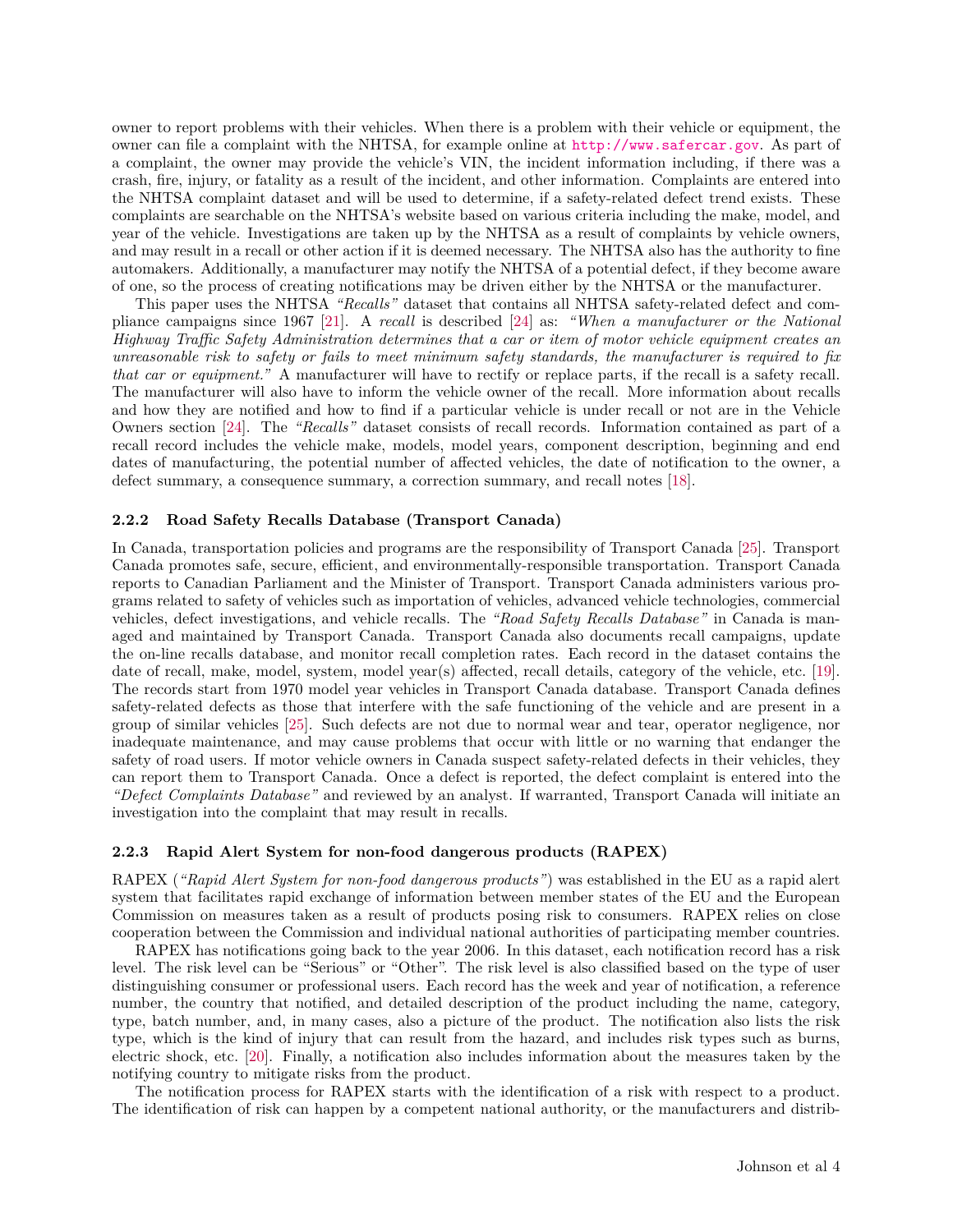utors of the product. Manufacturers and distributors must inform the national authority of any dangerous product, specifically consumer products that are on the market and present a risk to consumers (like electric shock, injury, etc.) such that the product may not remain on the market [\[26\]](#page-13-25). In this case, manufacturers and distributors should take appropriate preventative and corrective actions. When this identification happens, either the appropriate authority or the responsible business takes relevant measures to eliminate the risk. These measure can include withdrawing the product from the market, recalling the product from consumers, or issuing warnings. As a next step, each RAPEX national contact point informs European Commission about the product and all relevant information. The European Commission then disseminates this information to all participating countries [\[26\]](#page-13-25).

## **2.2.4 Differences between Datasets**

Though the primary purpose of the data in these three datasets described above is to inform the consumer of issues that may be affecting a particular model of a vehicle, there are differences in the amount and format of data available in each dataset. The NHTSA and Transport Canada notifications do not contain columns to indicate the risk level of the problem. On the other hand, RAPEX notifications indicate risk level by classifying the notifications as serious or other. The NHTSA and Transport Canada datasets do not classify the risk into a fixed type of risk, and instead, their notifications describe the consequences of the defect. RAPEX classifies notifications based on a fixed number of risk types like asphyxiation, burns, chemical, fire, injuries etc. Another difference is that the NHTSA and Transport Canada datasets do not identify the country of origin of motor vehicle. However, RAPEX notifications have the country of origin of the vehicle. NHTSA does not regulate vehicles that are primarily intended for off-road use such as all-terrain vehicles (ATVs), snowmobiles, dirt bikes, etc.—which are regulated by the Consumer Product Safety Commission [CPSC])—while the Transport Canada and RAPEX datasets each have notifications about off-road vehicles.

### **2.3 Classifying E/E Notifications**

We analyzed the datasets through two separate means. The first method used a manual classification involving two people and two reviewers and was performed for the Transport Canada, the RAPEX, and partially for the NHTSA dataset. The second method was an automated classification using text-based searches to classify notifications involving E/E systems and was performed for the NHTSA dataset.

A classified E/E notification is a *false positive*, if the actual cause of the corresponding defect was *not* due to problems in the  $E/E$  system. For example, if a notification was classified as an  $E/E$  notification in the tires that was in no way related to any E/E system (e.g., a tire pressure monitoring system) like improper tire pressure labeling, this would be a false positive. An E/E notification would be a *false negative*, if it was not identified. Any classification can include incorrect assignments, usually reported as *precision* and *recall*. In our case, precision is the fraction of notifications that were labeled as E/E notification and should be  $E/E$  notifications. Precision is degraded by false positives, which are notifications labeled as  $E/E$ , but that only mention other technologies. Recall, as a quantitative metric, is the fraction of E/E notifications relative to all E/E notifications. Recall targets characterizing false negatives, since recall is affected by classing notifications as Non-E/E although they are E/E notifications. In the ideal case, there are no false positives and no false negatives. There are several reasons this classification is performed for notifications and not for defects. First, the datasets only contain information on notifications that may or may not be correlated with known defects. This may occur in recent model year vehicles for which regulators and manufacturers have not yet initiated notifications, as defects may still be unknown. In the ideal case, this classification would find the set of all  $E/E$  defects and not the set of all  $E/E$  notifications, but this is impossible as these defects may be unknown. Additionally, the datasets themselves could contain false positives and false negatives, although the regulatory process should minimize these mis-classifications. Another reason for mis-classifications is due to grammatical and spelling errors, which may be detected and corrected easily in manual review, but is difficult to handle for automated classification, but may be handled with sophisticated natural language processing (NLP) techniques.

#### <span id="page-4-0"></span>**2.3.1 Manual Classification and Review**

We used full manual classification for the Transport Canada and RAPEX datasets, and partial manual classification for the NHTSA dataset. Full manual classification involved two persons categorizing the notifications into the categories of E/E or Non-E/E. For the RAPEX and the Transport Canada datasets, two undergraduate students investigated one notification at a time and assigned an appropriate label to them.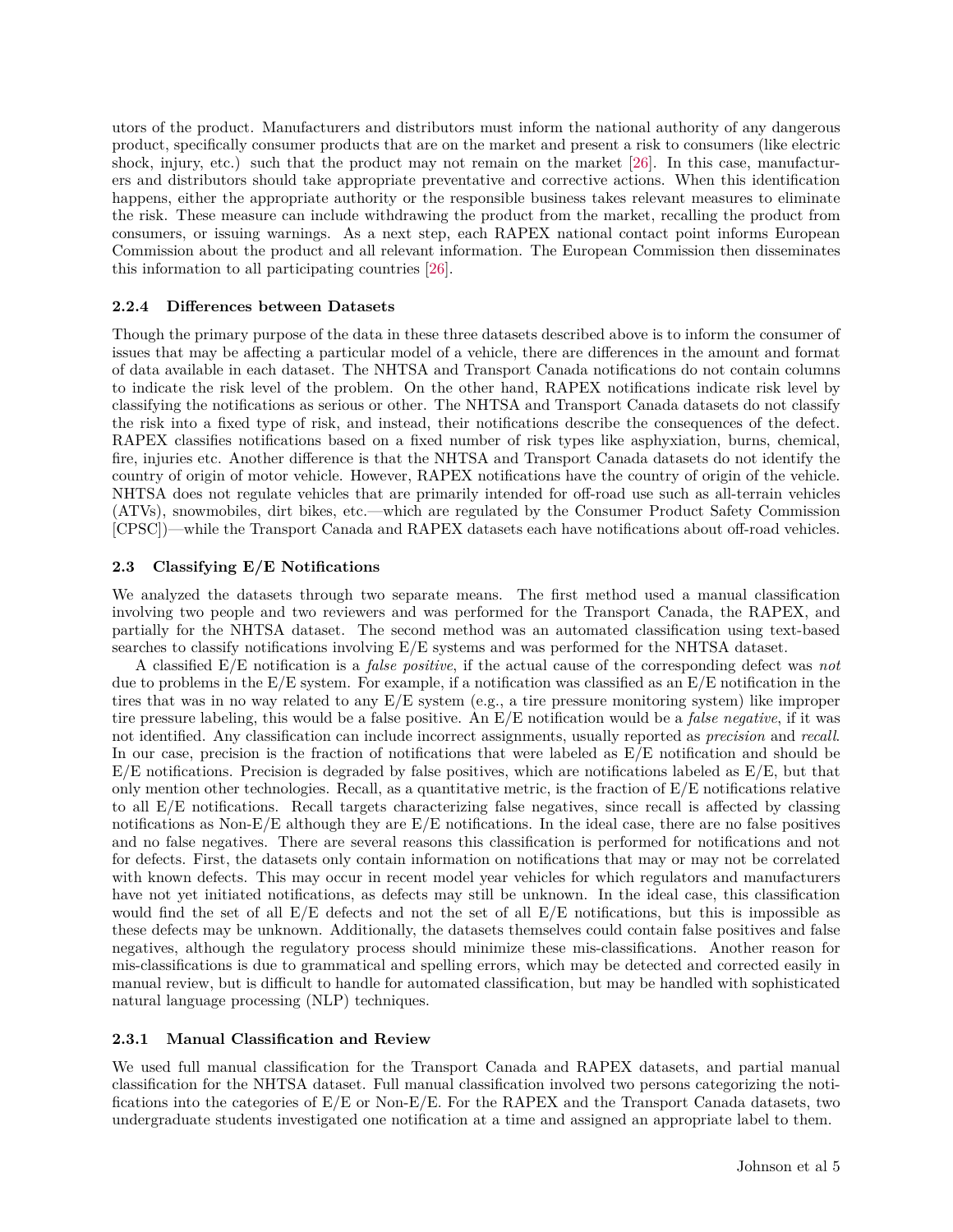<span id="page-5-0"></span>

| computer<br>ecm | software firmware |         | electronic control unit<br>re-flash re-program control module | $_{\rm ecu}$<br>control unit bug | engine control module |
|-----------------|-------------------|---------|---------------------------------------------------------------|----------------------------------|-----------------------|
| version         | update            | program | overflow                                                      | $\rm{electronic}$                | $\rm electric$        |

Table 3: Keywords used for automatic classification of the NHTSA dataset.

To ensure high precision and high recall, and thereby high quality, we used an independent validation step after the manual classification. After the two undergraduate students completed the classification, one of the co-authors randomly selected a small subset to validate the classification. Any found mis-classification was subsequently corrected. On top of the validation, we also performed automated sanity checks to inspect specific notifications. For example, we carefully reinspected all notifications that carried the system type "Electrical" in the Transport Canada dataset, and double-checked all notifications that contained specific keywords, such as, for instance, motor, ECU, short circuit, and software. For the NHTSA dataset, one of the co-authors manually inspected the entries that we identified using a search-based classification. The purpose for this inspection was to identify and eliminate false positives to improve precision. In particular, it also highlighted certain bad keywords that resulted in high rates of false positives, such as "upgrade," that were excluded from subsequent keyword searches.

## **2.3.2 Automated Classification**

Automated classification was used for the NHTSA dataset, followed by the manual review discussed in Section [2.3.1.](#page-4-0) The NHTSA dataset contains several fields that have natural language data (i.e., English sentences and text), such as the "Defect Summary" (DESC DEFECT) field. Specifically, each notification includes "Defect Description," "Defect Consequence," "Corrective Action," and "Notes" fields contain natural language descriptions of the defect, its correction, etc. that are used in classifying the notification as an E/E notification. Additionally, the "Component Name" field contains a semi-categorical name of the defective component (system) and was also used for classification. The "Component Name" field includes, for example, categories such as "ELECTRICAL SYSTEM: SOFTWARE". However, we did not classify by solely the "Component Name" field because many E/E notifications are not precisely categorized. For instance, some notifications for software defects, such as NHTSA notification [04V254000,](http://www-odi.nhtsa.dot.gov/owners/SearchResults?searchType=ID&targetCategory=R&searchCriteria.nhtsa_ids=04V254000) are not correctly categorized as "ELECTRICAL SYSTEM: SOFTWARE," along with several others shown in Table [4.](#page-9-0) Each of these fields were searched using regular expressions for the set of keywords in Table [3.](#page-5-0)

Spacing was required between short keywords (e.g., for "ecu") and all standard permutations of keywords were used (e.g., "re-flash," "reflash," "re flash," etc.). If any substring in these fields matched any of these keywords (case insensitive and allowing permutations for spacing), they were classified as candidate  $E/E$ notifications that were then manually reviewed. Additionally, the NHTSA dataset contains many effectively duplicate entries that were accounted for (when necessary) by using the campaign number to uniquely identify the notifications to not duplicate counts of the number of affected vehicles or numbers of notifications.

## **3 RESULTS FROM ANALYSIS OF THE DATASETS**

With access to these datasets, we could investigate a number of questions for  $E/E$  notifications. This section describes four questions we looked at in detail. Additional observations are part of Section [5.1.](#page-10-0)

## **3.1 E/E Systems are Increasingly Becoming a Problem**

The dataset analysis indicates that E/E notifications have been increasing in recent model year vehicles and for notices issued in recent years. Specifically, E/E notifications are increasing over time in the Transport Canada and the NHTSA datasets in terms of all of the following: (a) the percentage of E/E notifications compared to Non- $E/E$  notifications per model year (Figure [1\)](#page-6-0), (b) the absolute numbers of vehicles and systems affected by E/E notifications compared to those affected by Non-E/E per notification year (Figure [2\)](#page-6-1), and (c) the absolute number of notifications per vehicle model year (Figure [3\)](#page-6-2). The RAPEX dataset also confirms this when looking at the total number of notifications over the years (Figure [6\)](#page-8-0).

# **3.2 E/E Notifications have Greater Delay than Non-E/E Notifications**

An interesting question is to determine whether certain types of notifications reach further back in time than others. We interpret this as being that the particular defect identified in the notification has taken longer to be detected than notifications that reach back fewer years.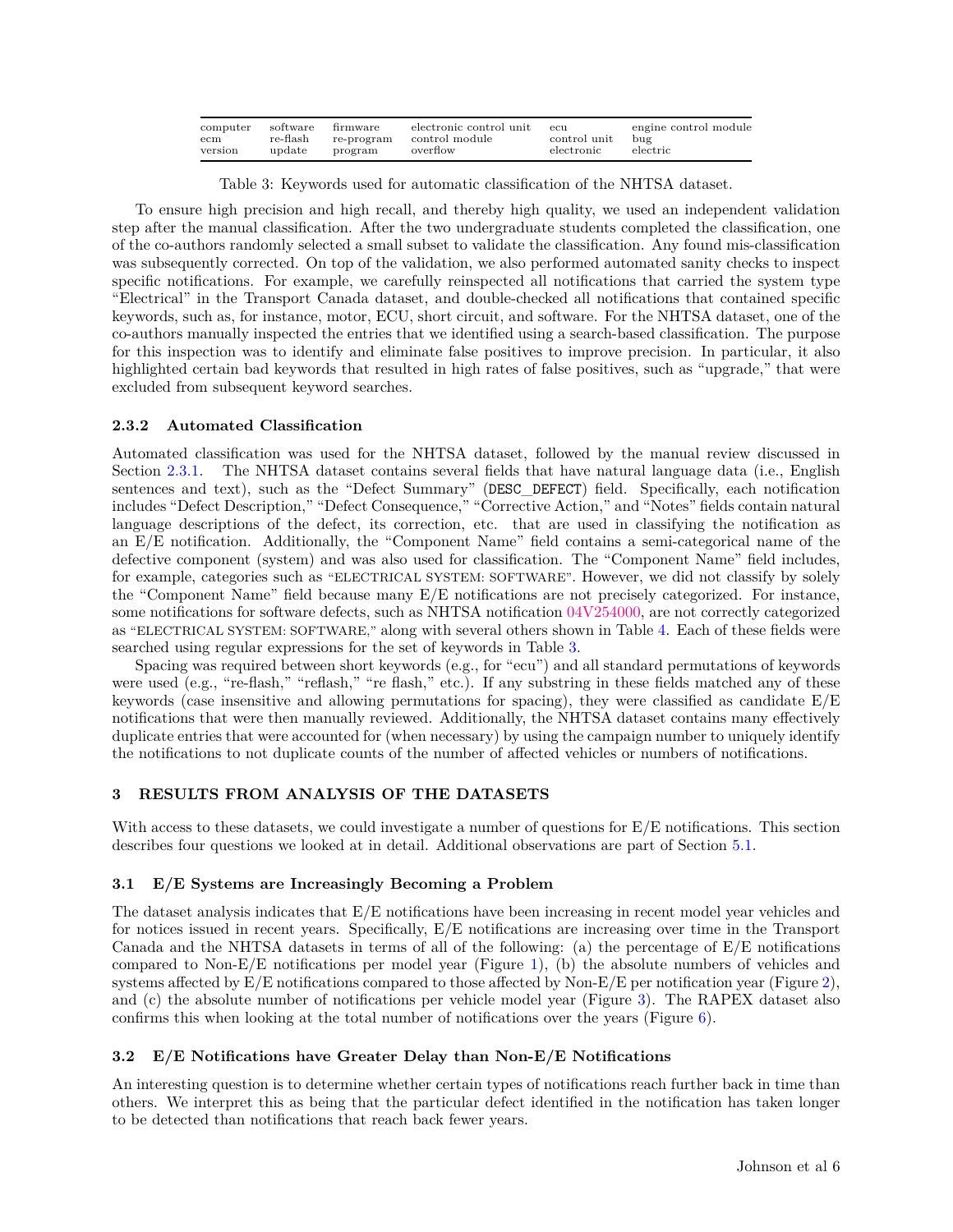<span id="page-6-0"></span>

Figure 1: Transport Canada and NHTSA percentage of E/E notification out of all notifications across all makes and models versus model year.

<span id="page-6-1"></span>

Figure 2: Transport Canada and NHTSA sum of the number of vehicles potentially affected by notifications versus notification year, categorized into E/E and Non-E/E notifications.

<span id="page-6-2"></span>

Figure 3: Transport Canada and NHTSA E/E and Non-E/E notification counts versus model year.

The delay of a notification is the date of the notification minus the starting manufacturing date. Figure [4](#page-7-0) shows notification delays, categorized into E/E and Non-E/E notifications. In the Transport Canada dataset, the dates of manufacturing are not available, so the notification delay is approximated as the year of the notification minus the model year. If multiple models and model year vehicles are effected, the date or earliest model year across all the affected models will be used. For example, if a notification covered three models over different model years (2005 to 2010, 2007 to 2010, and 2005 to 2008), then the approximated delay will be  $2011 - 2005 = 6$  years. While ideally the manufacturing date would be used instead of the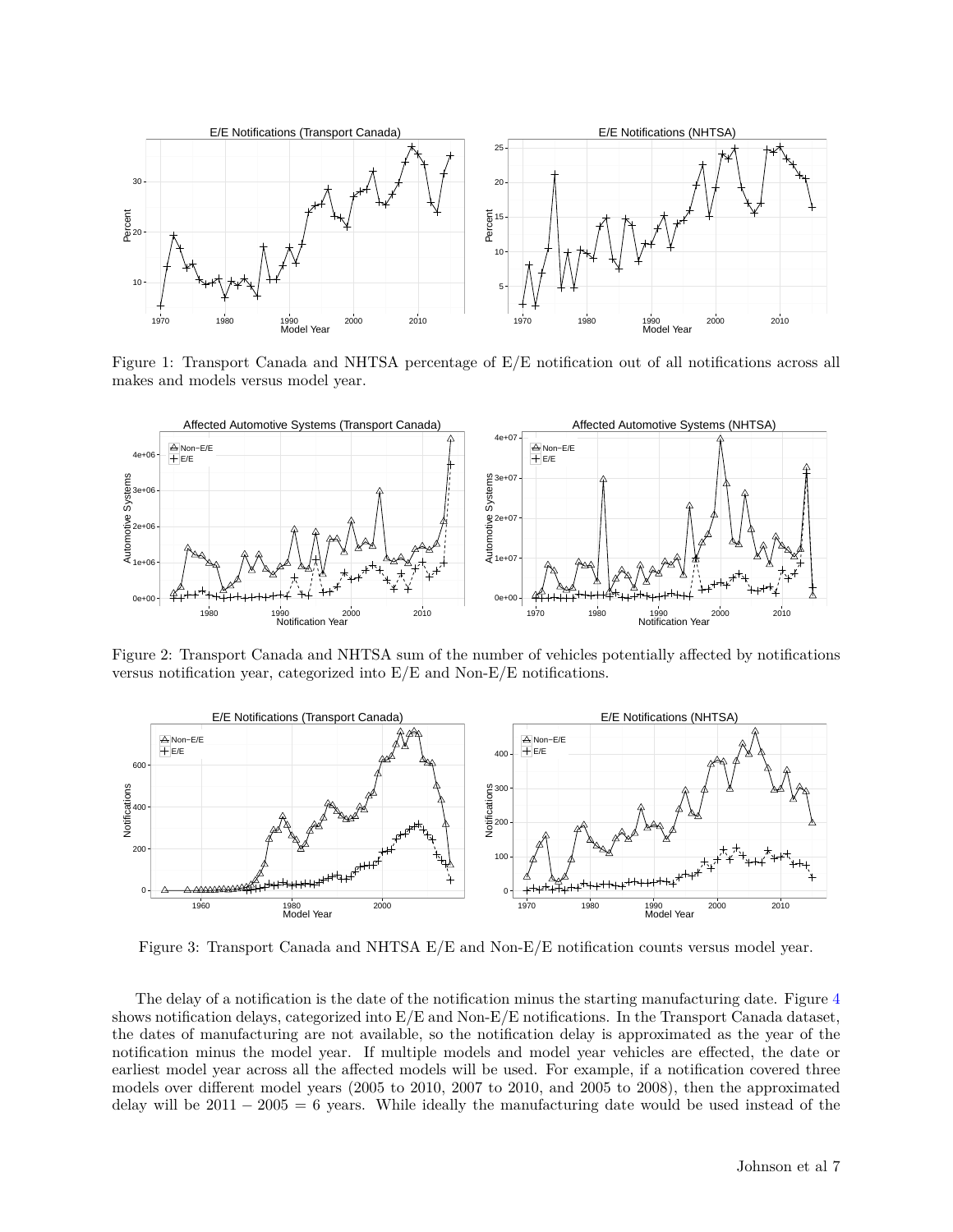model year date, the manufacturing date is not always available in the datasets, while the notification date, affected models, and model years are more readily available.

Both datasets show that on average, E/E notifications reach back further than Non-E/E notifications. Thus, recent model year vehicles may also be correlated with having additional E/E defects that have not yet initiated notifications. In the Transport Canada dataset, the notification delay mean was 2*.*21 years for E/E defects and 1*.*83 years for Non-E/E. In the NHTSA dataset, the notification delay mean was 2*.*23 years for E/E defects and 2*.*14 years for Non-E/E. The differences between the notification delay was statistically significant (Wilcoxon rank sum test) for both datasets. These results are highlighted by E/E notifications such as NHTSA recalls [11V395000](http://www-odi.nhtsa.dot.gov/owners/SearchResults?searchType=ID&targetCategory=R&searchCriteria.nhtsa_ids=11V395000) and [14V047000](http://www-odi.nhtsa.dot.gov/owners/SearchResults?searchType=ID&targetCategory=R&searchCriteria.nhtsa_ids=14V047000) described in Table [4,](#page-9-0) that each had delays of around six years.

<span id="page-7-0"></span>

Figure 4: Transport Canada and NHTSA notification delay between E/E and Non-E/E notifications from 1970 to 2014 model years are illustrated as box plots.

# **3.3 E/E Notifications Appear for Electrical Components, Lights, and Airbags Most Frequently**

The dataset from Transport Canada and the NHTSA categorized the notifications based on the vehicle subsystem that was affected. Transport Canada splits the data into 20 categories. The NHTSA uses 26 categories with additional sub-categories. The interesting question is which subsystems are prevalent in  $E/E$ notifications. Based on the datasets, we can identify the subsystems that are most likely affected by  $E/E$ problems within each jurisdiction. Figure [5](#page-7-1) shows the frequency to which subsystem category the notification was assigned to in the different datasets.

A direct comparison is impossible, because the different datasets split up the notifications into different categories, and also the dataset from Transport Canada has generic category called *"Electrical"* that dominates the notifications related to E/E systems. Furthermore, due to regional influences, the datasets contain different data (see Section [2](#page-1-1) for these differences). Nevertheless we can still provide a subjective, qualitative

<span id="page-7-1"></span>

Figure 5: Subsystems specified for notifications related to E/E problems.

interpretation of the data in Figure [5.](#page-7-1) Subsystems that seem to rank highly when comparing notifications related to E/E problems are (in no particular order): air bags, lights and instruments, engines, brakes, and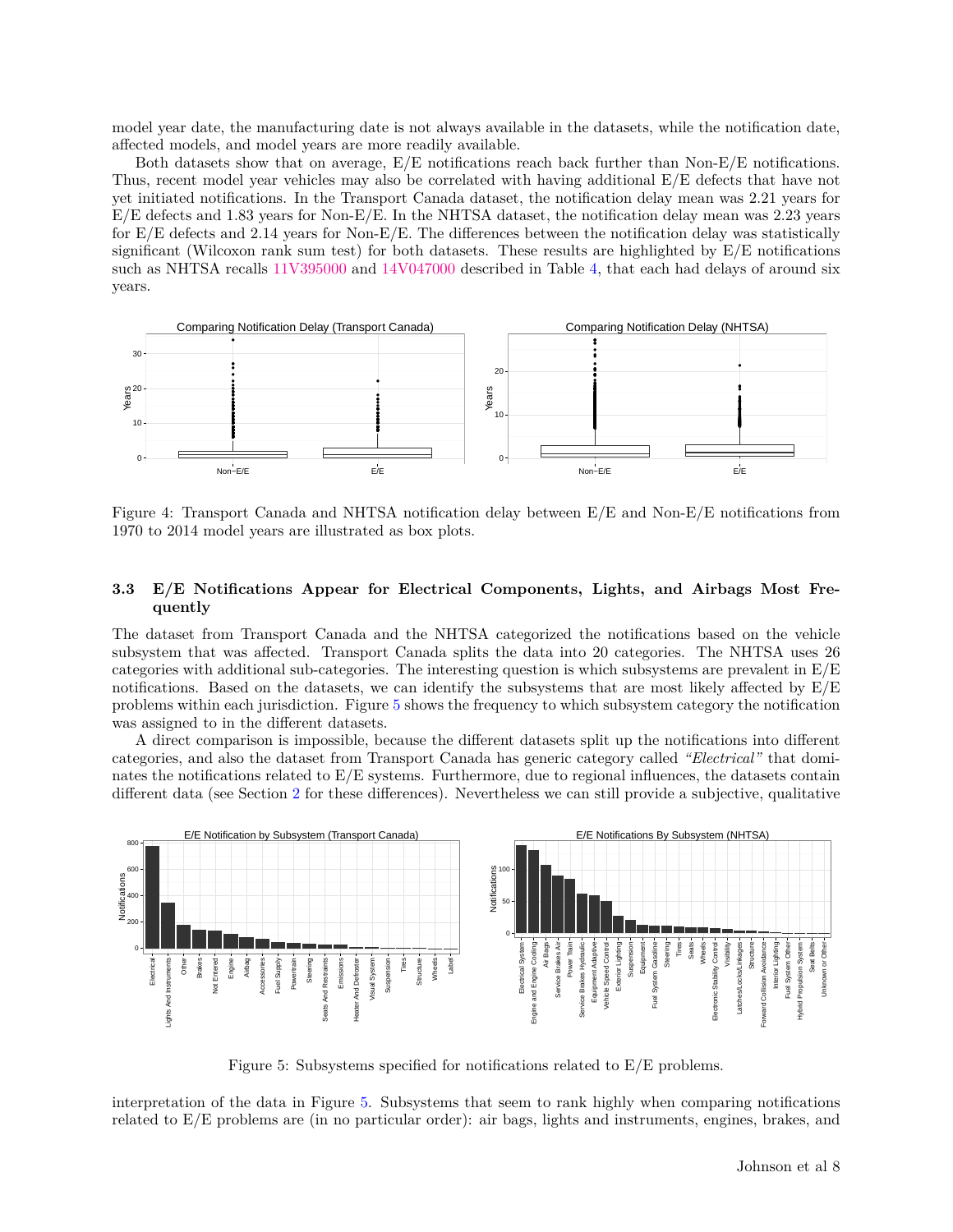the power train. For this categorization, we combined: brakes (i.e., "Service Brakes Hydraulic", "Service Brakes Air" in the NHTSA and "Brakes" in the Transport Canada dataset), power train (i.e., "Throttle Control", "Power train", "Transmission Control"), and instruments (i.e., "Lights and Instruments", "Lights", and "Instrument Cluster").

### **3.4 E/E Notifications Dominate Others with Respect to Fire Hazards**

RAPEX provides detailed information on the risk types for the components involved in the notification. The dataset uses four distinct categories for the types of risk: burns, fire, injuries, and chemical. Some notifications list a combination of risk. For example, RAPEX notification [0615/11](http://ec.europa.eu/consumers/safety/rapex/alerts/main/index.cfm?event=main.notification&search_term=0615/11&exclude_search_term=0&search_year=2011) lists a hazard involving a potential fuel leak and the ECU causing a fire by means of a short circuit. The notification therefore has the risk labels "Fire|Injuries". In our analysis, we will count this notification twice: once for the risk type being "Fire" and once for the risk type being "Injuries".

The RAPEX dataset distinguishes between the fire and burn hazards. The risk of a burn is one where a participant can get inured, but the failing component will not start a fire. As an example, two notifications that have the risk type "Burns," but not "Fire," are motorbike exhaust pipes that may lose their enclosure or seat heating elements that are overheating and charring the seat. Specific notifications in the RAPEX dataset are [A12/1541/12,](http://ec.europa.eu/consumers/safety/rapex/alerts/main/index.cfm?event=main.notification&search_term=A12/1541/12&exclude_search_term=0&search_year=2012) [0007/10,](http://ec.europa.eu/consumers/safety/rapex/alerts/main/index.cfm?event=main.notification&search_term=0007/10&exclude_search_term=0&search_year=2010) and [0767/11.](http://ec.europa.eu/consumers/safety/rapex/alerts/main/index.cfm?event=main.notification&search_term=0767/11&exclude_search_term=0&search_year=2011)

<span id="page-8-0"></span>

Figure 6: E/E and Non-E/E notifications in the RAPEX database (left). Comparison of the risk types for E/E vs. other components. Note: some notifications mention several risk types, so the total is not 1 (right).

Analyzing the RAPEX dataset, we discovered that E/E notifications dominate the risk type "Fire". Figure [6](#page-8-0) shows a breakdown of the percentages for each risk type. About 25 percent of all notifications related to E/E systems specify a fire hazard, while only 15 percent of other notifications carry the risk type "Fire". Conversely, fewer E/E notifications are tagged with the risk type "Injury".

### **4 SPECIFIC E/E NOTIFICATIONS**

This section describes specific  $E/E$  notifications identified in our analysis. Summaries of several specific  $E/E$ notifications appear in Table [4.](#page-9-0) As illustrated by Table [4,](#page-9-0) E/E notifications have involved nearly all types of motor vehicles, including buses, ambulances, motorcycles, passenger vehicles, passenger trucks, and cargo trucks. Additionally, E/E notifications have involved a diversity of energy sources, including gasoline, diesel, all electric, hybrid electric/gasoline, and natural gas. The affected systems involved in E/E notifications include airbags, seatbelt pretensioners, cruise control systems, electronic stability control systems, battery charging controllers, brakes, engine overheating, transmissions, engine and powertrain control, tire pressure monitoring systems, and many others. Additionally, there have been several instances of  $E/E$  notifications for unintended acceleration as summarized in Table [5.](#page-10-1) Of particular interest currently are notifications that involve computers and software. The root problems are also diverse, albeit somewhat difficult to ascertain from the data available, but certainly include wrong values specified in software (including calibration values), timing errors, wrong values computed by software, sign errors, among others. The earliest notification mentioning "computer" was in 1975 for [75V117000,](http://www-odi.nhtsa.dot.gov/owners/SearchResults?searchType=ID&targetCategory=R&searchCriteria.nhtsa_ids=75V117000) the earliest notification mentioning "software" was in 1996 for [96V007000,](http://www-odi.nhtsa.dot.gov/owners/SearchResults?searchType=ID&targetCategory=R&searchCriteria.nhtsa_ids=96V007000) and the earliest notification mentioning "over-the-air software update" was in 2014 for [14V006000.](http://www-odi.nhtsa.dot.gov/owners/SearchResults?searchType=ID&targetCategory=R&searchCriteria.nhtsa_ids=14V006000) Additionally, while specific makes and models were explicitly not listed to avoid singling out particularly makers, models of all makes have been the subject of E/E notifications. Other authors have compiled interesting motor vehicle E/E issues previously [\[27\]](#page-13-26).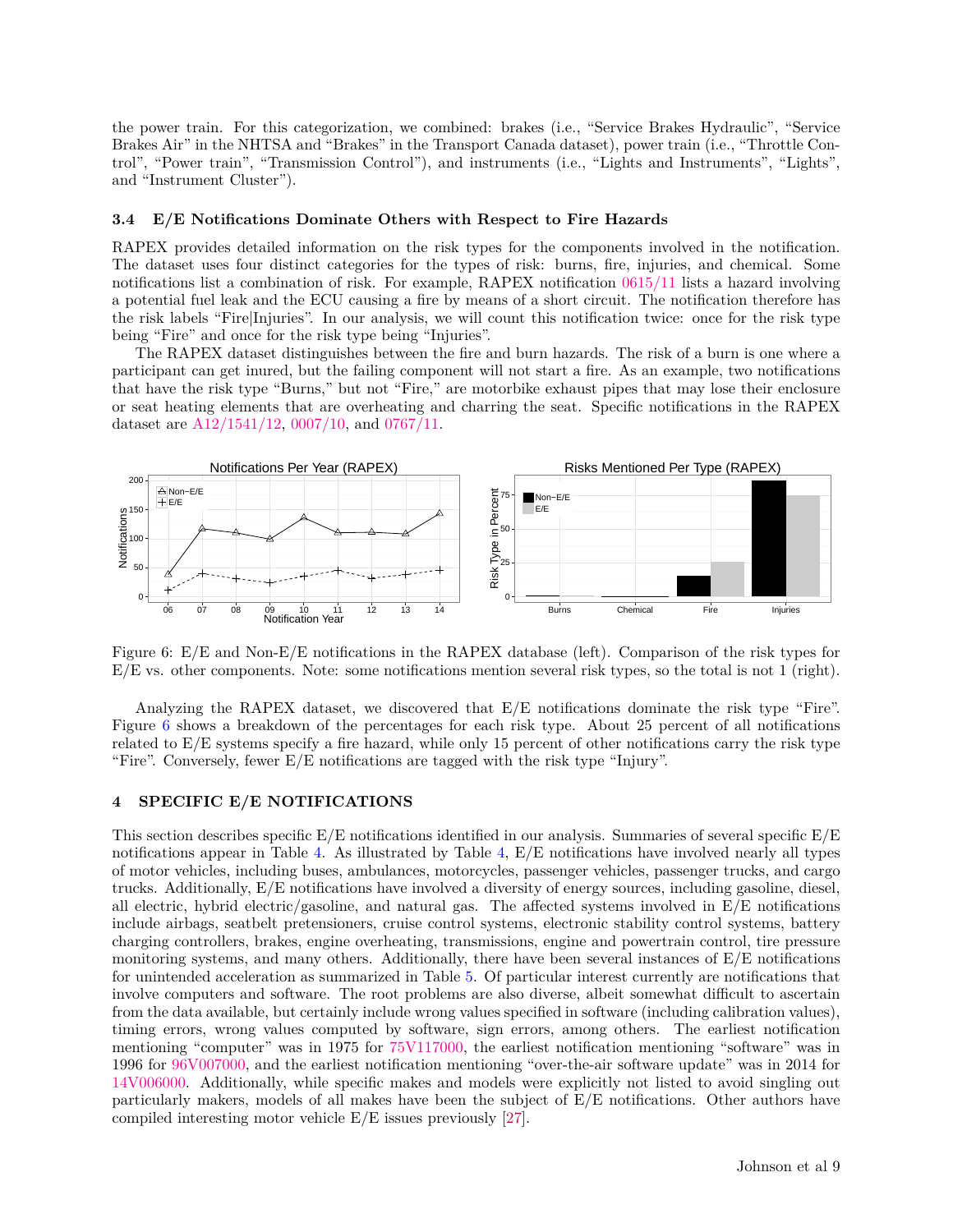<span id="page-9-0"></span>

| Camp. No. | Date                         | Pot. Aff. | Type                              | Model<br>Years | Problem                                                                                                                                    | Resolution                                                                         |
|-----------|------------------------------|-----------|-----------------------------------|----------------|--------------------------------------------------------------------------------------------------------------------------------------------|------------------------------------------------------------------------------------|
| 75V117000 | <b>JUN 23,</b><br>1975       | 8500      | Cargo truck                       | 1971-<br>1975  | Brake loss due to anti-lock<br>computer malfunction                                                                                        | Replace computer                                                                   |
| 85V134000 | OCT 22,<br>1985              | 3988      | Passenger<br>car                  | 1985           | ECU timing problem                                                                                                                         | Replace ECU                                                                        |
| 96V007000 | JAN 16,<br>1996              | 10600     | Passenger<br>car                  | 1996           | Climate control module software<br>failure                                                                                                 | Replace module                                                                     |
| 00V374000 | $\overline{NOV}$ 13,<br>2000 | 492       | Electric<br>passenger<br>truck    | 1998           | Battery pack overheating                                                                                                                   | Battery pack module soft-<br>ware update                                           |
| 01V025000 | FEB 03,<br>2001              | 353       | Passenger<br>car                  | 1999           | Brake warning light does not display<br>due to software problem                                                                            | Update software in instru-<br>ment cluster                                         |
| 99E023000 | <b>JUL 29.</b><br>1999       | 1362      | Engine                            | 1999           | Engine stall because of software                                                                                                           | Update ECU software                                                                |
| 00V131003 | MAY 30,<br>2000              | 3         | Cargo truck                       | 2000           | Wrong gear selection in transmission<br>due to software problem                                                                            | Replace autoshift transmis-<br>sions                                               |
| 13V040000 | FEB 06,<br>2013              | 3644      | Passenger<br>car                  | 2003-<br>2004  | Unintended airbag deployment                                                                                                               | Replace controller                                                                 |
| 04V254000 | MAY 27,<br>2004              | 8189      | Motorcycle                        | 2004           | Wrong speedometer reading                                                                                                                  | Software update                                                                    |
| 05V208000 | APR 27,<br>2005              | 153       | Natural gas<br>bus                | 2002-<br>2005  | Unexpected throttle surge due to<br>compressed natural gas ECU                                                                             | Update ECU software                                                                |
| 05V153000 | APR 15.<br>2005              | 216       | Ambulance                         | 2002-<br>2005  | Electric power sequencing problem<br>causing overheating and fire risk                                                                     | Install new transistor board                                                       |
| 11V395000 | AUG 04,<br>2011              | 1512107   | Passenger<br>car                  | 2005-<br>2010  | Stalls due to transmission damage                                                                                                          | Update automatic transmis-<br>sion control module software                         |
| 14V047000 | FEB 10.<br>2014              | 2190934   | Passenger<br>car                  | 2005-<br>2011  | Engine and airbag disabling due to<br>ignition switch disconnection                                                                        | Replace ignition switch                                                            |
| 06V220000 | JUN 19.<br>2006              | 433       | Passenger<br>car                  | 2006           | Certain operating conditions lead to<br>engine compartment temperature<br>increase that may damage alternator                              | Improve engine compart-<br>ment cooling, modify ECU,<br>and install new alternator |
| 06V493000 | DEC 29,<br>2006              | 50 665    | Passenger<br>car                  | 2007-<br>2008  | Brake lockup                                                                                                                               | Reprogram the ABS ECU                                                              |
| 13V500000 | NOV 01,<br>2013              | 344 187   | Passenger<br>car                  | 2007-<br>2008  | Unintended braking by Vehicle<br>Safety Assist System (VSA)                                                                                | Instal new yaw rate sensor                                                         |
| 08V595000 | NOV 14,<br>2008              | 2500      | Passenger<br>car                  | 2008           | Transmission software may perform<br>a multistage downshift that could<br>stall the car                                                    | Reprogram engine and trans-<br>mission control unit software                       |
| 11V534000 | NOV 04,<br>2011              | 38 4 4 4  | Passenger<br>car                  | 2008-<br>2009  | Delay of 30ms between first and<br>second dual-stage airbag deployment<br>resulting in head injury criteria<br>requirements non-compliance | Reprogram sensing and diag-<br>nostic module                                       |
| 12V064000 | FEB 17.<br>2012              | 20512     | Motorcycle                        | 2008-<br>2011  | Insufficient battery charging leading<br>to stalls                                                                                         | Replace voltage regulator                                                          |
| 13V233000 | JUN 04,<br>2013              | 254 396   | Passenger<br>car                  | 2010-<br>2012  | Seatbelt pretensioner and airbag<br>non-deployment in crash                                                                                | Software update                                                                    |
| 14V053000 | FEB 12.<br>2014              | 698 457   | Hybrid<br>passenger<br>car        | 2010-<br>2014  | Stalls due to power electronics<br>shorting                                                                                                | Software update for motor/-<br>generator control ECU and<br>hybrid control ECU     |
| 14V522000 | SEP 02,<br>2014              | 1810      | Electric car                      | 2010-<br>2014  | Brake vacuum pump malfunction                                                                                                              | Reprogram or replace brake<br>vacuum pump controller                               |
| 13V283000 | JUL 02,<br>2013              | 224 264   | Passenger<br>car                  | 2013           | Wrong side airbag deployment                                                                                                               | Flash occupant<br>$\operatorname{restraint}$<br>control module                     |
| 13V328000 | JUL 29,<br>2013              | 11097     | Motorcycle                        | 2013           | Stall under deceleration                                                                                                                   | Replace ECU                                                                        |
| 14V006000 | JAN 13,<br>2014              | 29 222    | Electric car                      | 2013           | Overheating power cables while<br>charging                                                                                                 | Over-the-air software update                                                       |
| 14V138000 | MAR 25,<br>2014              | 989701    | Passenger<br>car                  | 2013           | Occupant classification system<br>(OCS) may classify seat as empty<br>when occupied                                                        | Update OCS software                                                                |
| 13V506000 | OCT 17,<br>2013              | 207       | Passenger<br>car                  | 2013-<br>2014  | Remaining fuel overestimation<br>leading to possible stalls                                                                                | Update instrument cluster<br>software                                              |
| 14V173000 | APR 03,<br>2014              | 5700      | Passenger<br>$\operatorname{car}$ | 2014-<br>2015  | Power Control Module (PCM) stops<br>charging battery                                                                                       | Reprogram PCM                                                                      |
| 14V551000 | SEP 10,<br>2014              | 19        | Diesel cargo<br>$_{\rm truck}$    | 2015           | Engine stalls due to incorrect<br>parameter setting in software                                                                            | Reprogram ECU                                                                      |

Table 4: Specific E/E notifications from the NHTSA dataset, where *"Camp. No."* is the NHTSA campaign number, *"Date"* is the notification date, and *"Pot. Aff."* is the number of potentially affected units.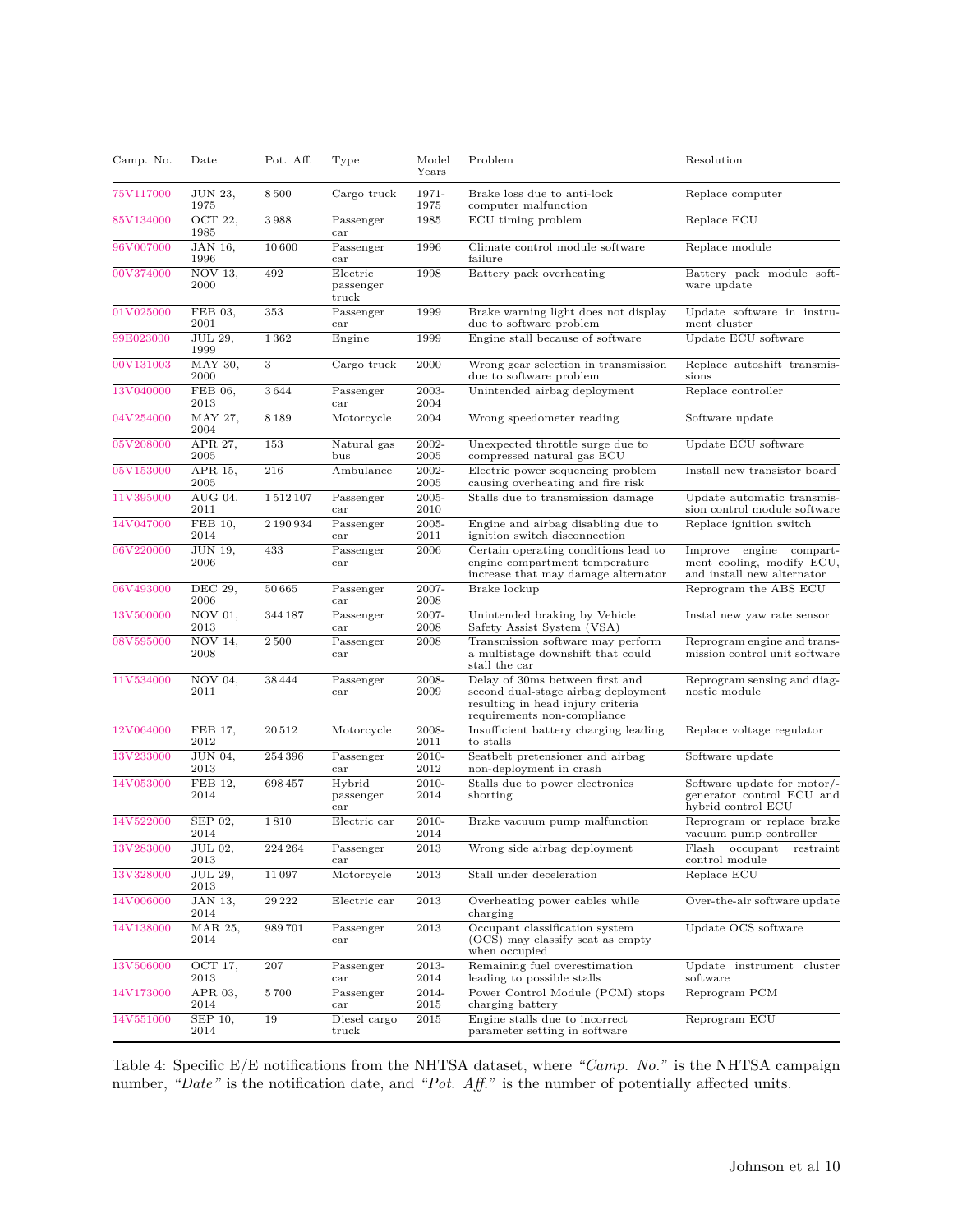<span id="page-10-1"></span>

| Camp. No. | Date         | Pot. Aff. | Type              | Model<br>Years | Resolution                            |
|-----------|--------------|-----------|-------------------|----------------|---------------------------------------|
| 03V033000 | FEB 05, 2003 | 19500     | Passenger truck   | 2003           | Reprogram ECU                         |
| 10V231000 | JUN 01, 2010 | 372       | Low speed vehicle | 2010           | Accelerator pedal replacement         |
| 13E068000 | DEC 12, 2013 | 496       | Transmission      | 2010-2013      | Update hybrid control module software |
| 13V633000 | DEC 16, 2013 | 29        | Bus               | 2013           | Update hybrid transmission software   |
| 14V026000 | JAN 30, 2014 | 22        | Bus               | 2014           | Update hybrid transmission software   |
| 14V042000 | FEB 07, 2014 | 114       | Bus               | 2014           | Update hybrid control module software |
| 14V303000 | MAY 28, 2014 | 2         | B <sub>11S</sub>  | 2014           | Update hybrid control module software |
| 14V583000 | SEP 22, 2014 | 6562      | Passenger car     | 2015           | Reprogram engine control module (ECM) |

Table 5: E/E notifications for unintended acceleration, where *"Camp. No."* is the NHTSA campaign number, *"Date"* is the notification date, and *"Pot. Aff."* is the number of potentially affected units.

### **5 DISCUSSION AND LIMITATIONS**

During the analysis of the different datasets, we made several observations that are relevant to put the work into context and should be interesting for work that repeats our analysis with future data.

### <span id="page-10-0"></span>**5.1 Observations**

The datasets show a clear upward trend in the number of E/E notifications. This trend has an obvious correlation with the number of ECUs reported for motor vehicles (Table [1\)](#page-1-0). Our conjecture is that since recent motor vehicles have significantly more and more complex E/E systems (e.g., computerized control of all subsystems is standard and active driver assistance systems are becoming available), this inherently leads to more problems related to  $E/E$  systems. Consequently, the absolute number of  $E/E$  notifications increases over the years. Additionally, it is common to reuse  $E/E$  systems across vehicles, so the number of vehicles potentially affected by an  $E/E$  notification is also typically higher than for Non- $E/E$  notifications.

Not all countries make their datasets accessible. We tried to obtain datasets from many different sources, however, the quality of the data available and the access methods vary. For example, the NHTSA and Transport Canada make the complete dataset available for download in one database file. The UK also provides a dataset that may be downloaded as one file, but that we did not analyze in this study [\[28\]](#page-14-0). RAPEX only provides an online interface that permits exports of at most 1000 entries at a time. The Kraftfahrt-Bundesamt (German) provides no download option and intentionally limits (as confirmed with the Kraftfahrt-Bundesamt) searching for notifications to only specific entries after entering brand, model, year, and type of notification (e.g., brakes). Australia provides static web pages with very limited ability to search [\[29\]](#page-14-1). Furthermore, the Australian site only lists rudimentary information about each notification. We contacted the Australian organization (the Australian Competition and Consumer Commission [ACCC]) to acquire the dataset, but at the time of this writing, we have not received a response. The inaccessibility of datasets limits the ability to perform an analysis of notifications on a global scale. We hope that in the future, more governments will embrace an open data mentality, and make the data easily accessible. Additionally, we hope that the regulatory authorities will make permanent URLs available for all notifications (e.g., using the campaign numbers), as the URLs we give in Table [4](#page-9-0) and [5](#page-10-1) may break over time.

Some datasets do not use a controlled vocabulary to ensure consistent labeling. Libraries use a controlled vocabulary, usually called thesaurus, to ensure that entries in the dataset are labeled consistently. The NHTSA and Transport Canada seem to use a controlled vocabulary, because we did not find many inconsistencies between entries. RAPEX does not seem to use a controlled vocabulary. Consequently, notifications concerning vehicle safety can be filed under, for instance, "passenger vehicle" or "passenger car". Furthermore, the lack of a controlled vocabulary permits spelling mistakes and makes certain notifications difficult to find. For example, we found one entry that misspelled the word "vehicle" and was consequently not found with the original search terms. Finally, the RAPEX database seems to contain a number of spelling mistakes across different columns in the notifications, as well as inconsistent style. For example, in the column on measures adopted by the notifying country, some entries have a colon symbol at the end (e.g., "Voluntary measures: Voluntary corrective action taken by the manufacturer:"); or just a typo as in "Voluntary measures: Voluntary corrective actions take by the importer". We have informed the maintainer of the dataset of these inconsistencies, but at the time of the submission have not heard whether they will address them.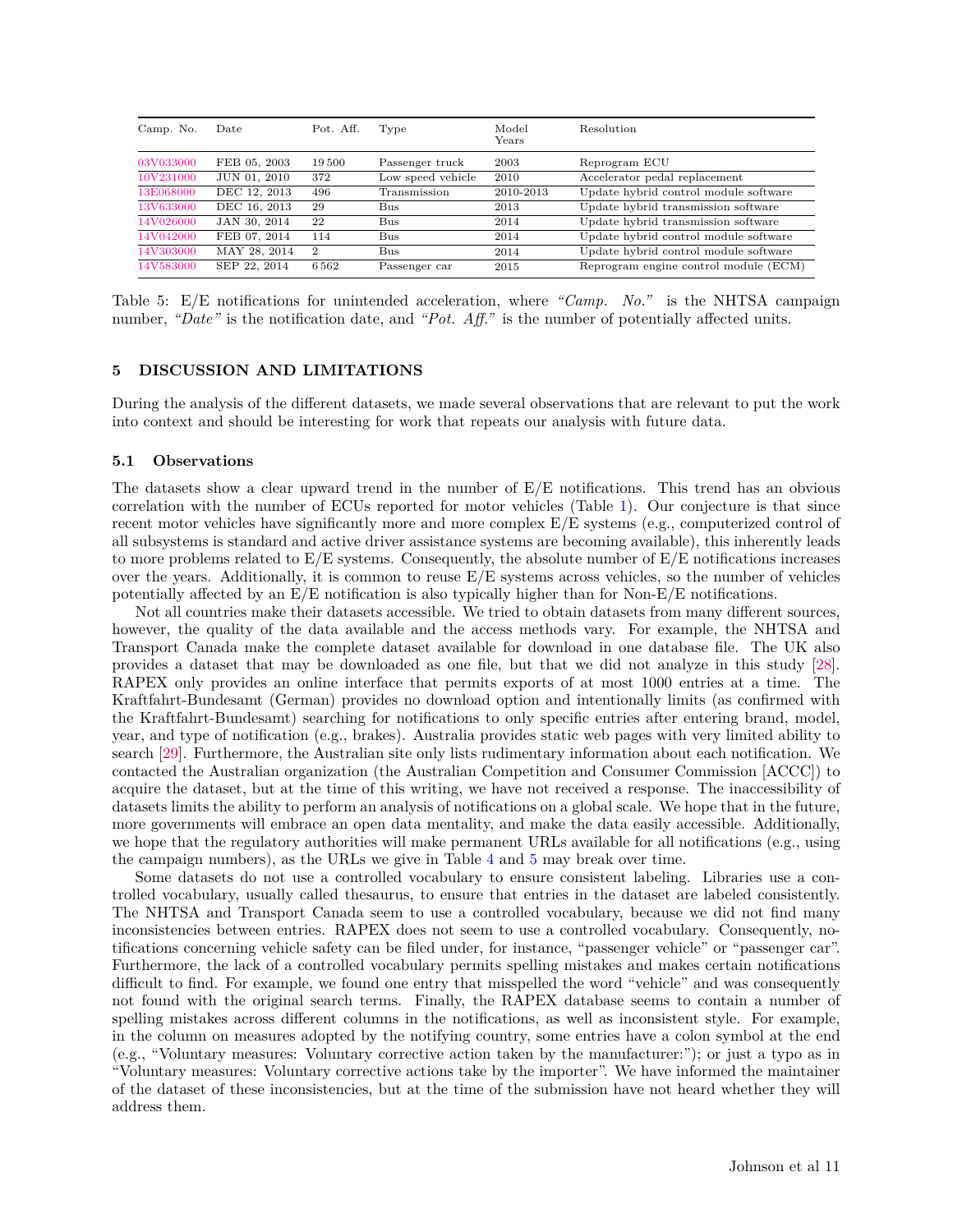The datasets provide different content and consequently a direct comparison to evaluate bias becomes impossible. Each dataset contains data that is not contained in the other datasets. For example, the RAPEX dataset contains a significant number of notifications for motorcycles, while the dataset from Transport Canada includes recreational vehicles, all-terrain vehicles (ATVs), and snowmobiles. Finally, the NHTSA dataset includes detailed supplemental information (e.g., how to fix the problem and the response from the manufacturer and access to significant supplementary documentation), while the other datasets only include short text fields. The significant differences between the type of data stored in the datasets unfortunately prevented us from more sophisticated comparisons. It would have been interesting to relate the data and identify potential bias of the different agencies involved in processing and publishing the notifications.

### **5.2 Threats to Validity**

We actively tried to reduce classification errors in our manual classification. The classification completed by the two undergraduate students was reviewed by one of the co-authors of the paper. The review consisted of two phases. The first phase involved automated sanity checks on the data. For example, do all notifications with the same notification ID, but assigned to different vehicle models, have the same overall classification. In other words, we checked whether a notification has inconsistent labeling. Any elements found during the sanity checking were returned to the undergraduate students for re-classification. The second phase involved a review of a subset of the classified notifications to confirm that they are correctly labeled. Nonetheless, mis-classifications can still happen and judging whether a notification is an E/E notification based on a short textual description is subjective in several cases. Additionally, all analysis presented included all entries in the datasets, which may also cover systems like tires, child seats, etc., so many  $E/E$  results presented may be conservative estimates since tires and child seats are generally Non-E/E, although the total numbers of these notifications represent at most a few percent of the notifications.

An additional criticism of the analysis presented in this paper is that it could be subject to confirmation bias. As an attempt to avoid confirmation bias, we used multiple independent datasets, and the Transport Canada and RAPEX datasets were analyzed independently from the NHTSA dataset. The datasets were also compared for consistency to publicly available aggregate reports, such as the 2012 NHTSA Annual Report [\[30\]](#page-14-2). For the aggregate analyses presented in the figures in this paper, the Transport Canada and RAPEX datasets were analyzed using R and the NHTSA dataset was analyzed using MATLAB. All figures in this paper were created using R. Additionally, we do not make any claims that increasing numbers of  $E/E$ systems in motor vehicles is correlated with or decreases overall safety, such as measured using numbers of fatalities, injuries, or crashes.

Since the datasets can contain spelling mistakes, our data might be incomplete. For example, for the RAPEX dataset, we used specific search terms to extract notifications for motor vehicles. Spelling mistakes in the original dataset (e.g., "vehilce" instead of "vehicle") are not picked up by the search terms and consequently excluded from the list. Also in the automated classification performed on the NHTSA dataset, spelling mistakes will have significant consequences. We tried to counteract this by searching for slightly misspelled versions of the text, however, naturally, we might have missed something. A better solution would be to use natural language processing (NLP) tools, which we plan to do in the future. We still believe that our dataset is comprehensive and representative, because in the occasions where we found misspelled words, the search produced only a single or a few matching records.

## **5.3 Takeaway Messages: A Call to Action**

Next, we discuss several takeaway messages from this survey of E/E notifications for motor vehicles.

**Fixing things late is expensive.** This discussion would be remiss without mentioning the recent Toyota unintended acceleration problems, which did not have E/E notifications in the datasets analyzed. Sudden unintended acceleration is the unintended, unexpected, uncontrolled acceleration of a motor vehicle [\[31\]](#page-14-3). As is well-known in software and systems engineering, correcting problems late in the development process, or after deployment, can be expensive (financially, in manpower, delays to market, reputation, etc.) [\[32,](#page-14-4) [33\]](#page-14-5). These unintended acceleration investigations highlight this observation, albeit in an extraordinary way beyond the typical finding a defect late in the development cycle and having to redesign and retest to fix it. This scenario did have two related Non-E/E notifications, together affecting over 4.5 million vehicles with model years from 2004 to 2010 of several models, for pedal sticking and floor mats [\(09V388000](http://www-odi.nhtsa.dot.gov/owners/SearchResults?searchType=ID&targetCategory=R&searchCriteria.nhtsa_ids=09V388000) and [07E082000\)](http://www-odi.nhtsa.dot.gov/owners/SearchResults?searchType=ID&targetCategory=R&searchCriteria.nhtsa_ids=07E082000). NASA and the NHTSA conducted a ten month study of the Electronic Throttle Control System (ETCS) and failed to find any definitive electronic or software causes for the unintended acceleration [\[34,](#page-14-6) [35,](#page-14-7) [36\]](#page-14-8). The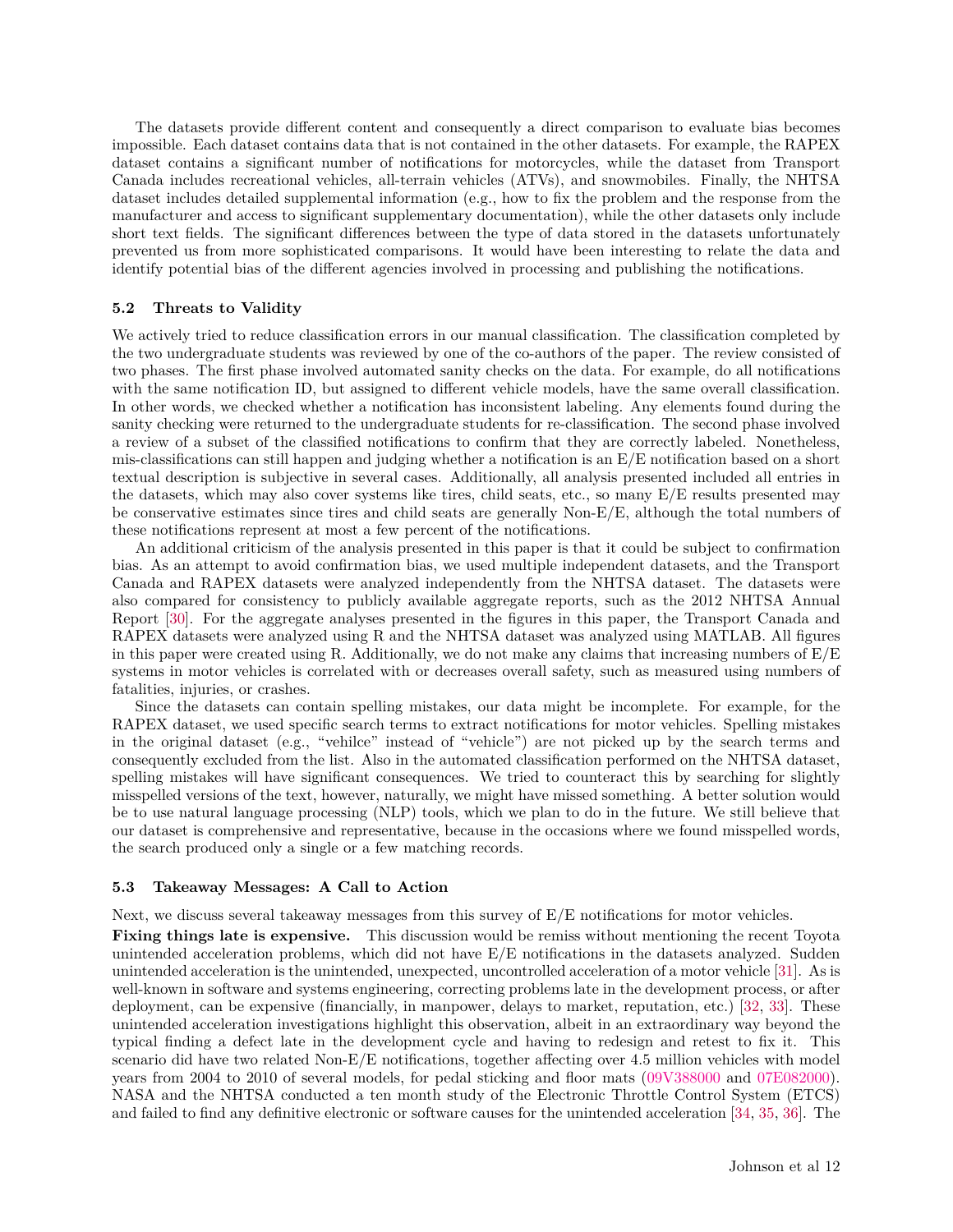investigations concluded that the unintended accelerations were likely due to three possible reasons: operator misapplication, accelerator pedals sticking, or accelerator pedal entrapment in the floor mat. However, the 2013 Bookout v. Toyota case was premised partly on there being problems in the ECTS architecture and software [\[37\]](#page-14-9). During the testimony in this case, problems in the ETCS architecture and real-time software were explored, and a conclusion was drawn that some best practices were not followed that made the ETCS be another possible source of unintended acceleration [\[38,](#page-14-10) [39,](#page-14-11) [40\]](#page-14-12).

In 2014, the US Department of Justice (DOJ) made a USD \$1.2 billion criminal penalty charge as a part of the unintended acceleration problems [\[40,](#page-14-12) [41\]](#page-14-13). The NHTSA also levied the maximum fines, for a total cost of \$48.8 million [\[42\]](#page-14-14). Additionally, in 2013, related class action lawsuits were settled for a total cost of USD \$1.6 billion [\[40,](#page-14-12) [43\]](#page-14-15). Publicly available reports [\[34,](#page-14-6) [36\]](#page-14-8) and additional details that arose in the Bookout v. Toyota case [\[38,](#page-14-10) [39,](#page-14-11) [40\]](#page-14-12) suggest that the software codebase covered in the ETCS was on the order of 1 million source lines of code (LOC) [\[44,](#page-14-16) Table A.7-1]. Combining solely these three large legal costs to a total of approximately USD \$2.85 billion suggests a per-LOC cost of between \$285 to \$2 850. This estimate of the per-LOC cost excludes other real costs such as those from development, testing, etc., but of course also excludes both (a) liability of the other possible sources of unintended acceleration (user error, pedal sticking, and floor mat entrapment), and (b) the cost of other (non-software related) aspects of the engineering, manufacturing, and other processes. Typical estimates of software development cost per-LOC range from around USD \$10 in general embedded systems to USD \$50 in aerospace and medical devices [\[45\]](#page-14-17). From this purely financial standpoint, perhaps additional investment in the earlier development, engineering, and verification and validation stages are warranted in motor vehicle engineering, particularly with regard to E/E systems and software, especially with the move toward autonomy and connected vehicles that will rely on more complex E/E systems.

**Need for better validation and verification methods.** With the surge of active driver assistance systems (ADAS), the number and complexity of  $E/E$  systems in cars will increase drastically. Consequently, the validation and verification methods used for E/E systems must scale with this surge. Furthermore, the integration of these new ADAS will require additional attention as the testing effort will grow exponentially with the increased number of  $E/E$  systems. Finally, the current methods will need to be adapted to cope with new challenges such as sensor fusion [\[46\]](#page-14-18) and machine learning for ADAS.

**Improved collaboration between international data sources.** The datasets provided by the different regulatory agencies (the data sources) are not directly comparable. Additionally, while the NHTSA maintains information on foreign notifications (<http://www-odi.nhtsa.dot.gov/frecalls/>), this does not include the same information and is not in the same format as the US domestic notification information. The regulatory burden could perhaps be more easily spread across nations, or at least the information collected should be consistent.

**Security problems are ignored at the moment.** An interesting aspect is that the notification datasets lack information on security risks (other than some instances for vehicle entry and theft). Security is a serious threat to modern vehicles and can affect safety [\[47,](#page-14-19) [48,](#page-14-20) [11\]](#page-13-10). As vehicles become increasingly connected (such as through communications like vehicle-to-vehicle and vehicle-to-infrastructure [\[49\]](#page-14-21)), security will play an increasing role in generating  $E/E$  notifications. It is not clear if including security notifications in the (primarily safety-related) datasets analyzed in this study is the right action plan. Creation of a motor vehicle security notification dataset and reporting service—similar to those operated by various companies and the US government through the US Computer Emergency Readiness Team, <https://www.us-cert.gov/>—may be the right path forward for tracking and reporting security defects in vehicles. Regardless, regulation of security in vehicles is likely to occur in the coming years (as indicated by recent legislative reports [\[50\]](#page-14-22) and ongoing lawsuits [\[51\]](#page-14-23)), and regulatory agencies should monitor security defects in motor vehicles and maintain notifications for them.

## **6 CONCLUSION**

This paper used datasets on safety-related notifications for motor vehicles from three different jurisdictions (the United States, Canada, and Europe) to identify facts and trends related to E/E systems. We have identified the trend that  $E/E$ -related problems are increasing over time, shown evidence that  $E/E$  defects are latent for a longer time than  $Non-E/E$  defects, identified that  $E/E$  systems are more prone than Non- $E/E$  systems to fire hazards when defective, and finally provided a ranking of the systems related to  $E/E$ notifications. Based on this analysis, a couple additional observations, and the compelling concrete examples, we formulated a call to action for researchers, regulators, and manufacturers. The analysis presented in this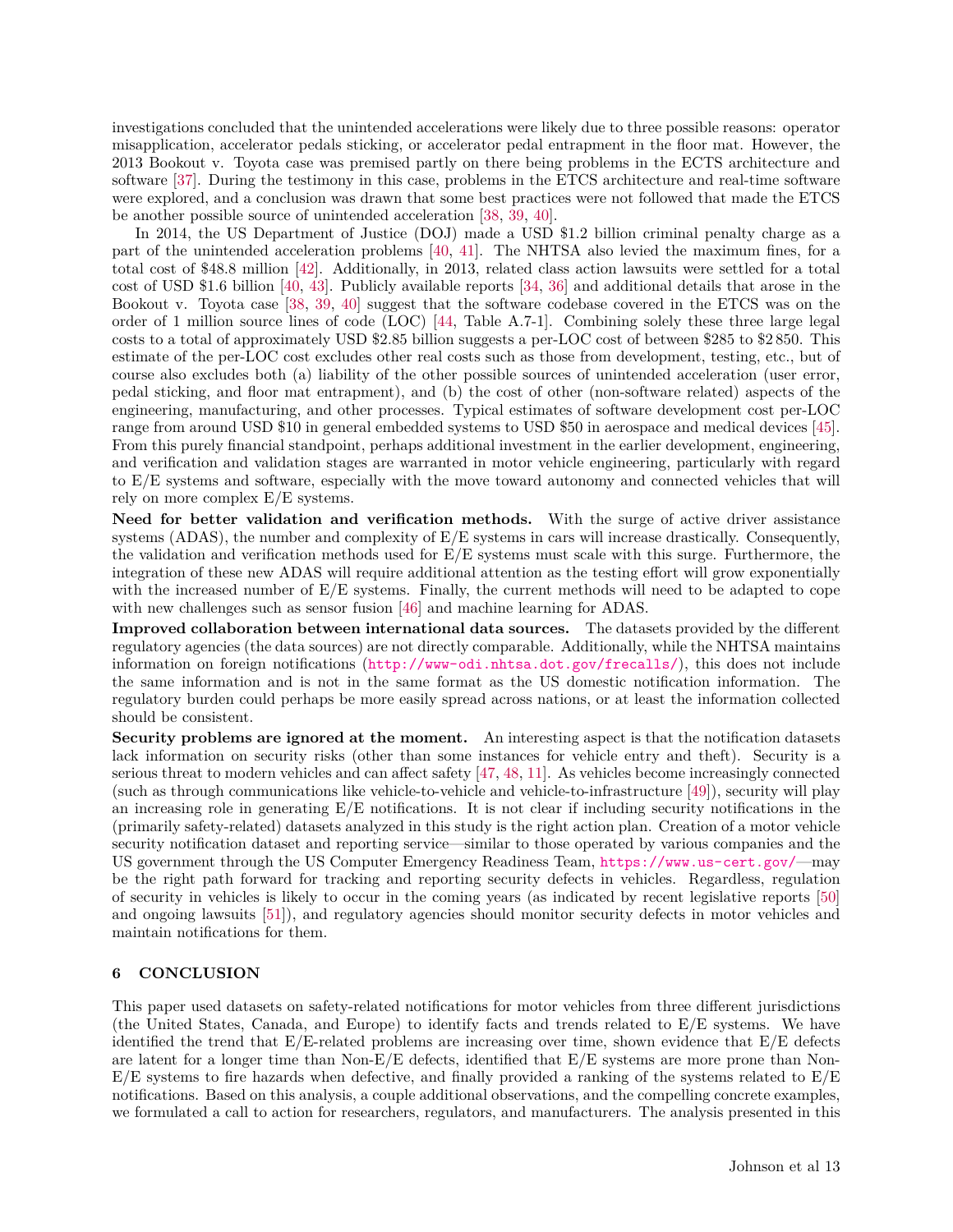paper is only the first step. In future work, we plan to further refine the labeling in the database, for example using NLP [\[52\]](#page-14-24), and build prediction models based on the data.

#### **ACKNOWLEDGMENTS**

We would like to thank and acknowledge Sunaal Mathew and Ben Mendis who helped with labeling the datasets. The research was in part sponsored by APCPJ (386797-09), ORF-RE (04-039), and the APMA-CVD related VIP grants from the Ontario Centres of Excellence. We were motivated in part to undertake this study by a similar study conducted for medical devices using datasets from the US Food and Drug Administration (FDA) [\[53\]](#page-14-25).

#### **DISCLOSURE STATEMENT FOR CONFLICTS OF INTEREST**

The authors of this paper have research support from motor vehicle manufacturers and suppliers (see the industry partners of the acknowledged grants). T. Johnson holds a small amount of stock in the Ford Motor Company. Any opinions and conclusions expressed herein are those of the authors and do not necessarily represent the views of any person or organization other than those of the authors'.

#### **REFERENCES**

- <span id="page-13-0"></span>[1] M. Broy, "Challenges in Automotive Software Engineering," in *Proceedings of the 28th International Conference on Software Engineering*, ser. ICSE '06. New York, NY, USA: ACM, 2006, pp. 33–42.
- <span id="page-13-1"></span>[2] M. Broy, I. Kruger, A. Pretschner, and C. Salzmann, "Engineering Automotive Software," *Proceedings of the IEEE*, vol. 95, no. 2, pp. 356–373, Feb. 2007.
- <span id="page-13-2"></span>[3] *Federal Motor Vehicle Safety Standards and Regulations (US Code Title 49 - Transportation, Part 571)*, National Highway Traffic Safety Administration Std., Oct. 2010, http://www.nhtsa.gov/cars/rules/import/FMVSS/. [Online]. Available: <http://www.ecfr.gov/cgi-bin/retrieveECFR?ty=HTML&n=pt49.6.571>
- <span id="page-13-3"></span>[4] *ISO 26262-3: Road vehicles - Functional safety*, International Organization for Standardization (ISO) Std. ISO 26 262, 2011.
- <span id="page-13-4"></span>[5] *Guidelines for the Safety Analysis of Vehicle-based Programmable Systems (MISRA C:2012)*, Motor Industry Software Reliability Association (MISRA) Std., Mar. 2012. [Online]. Available: <http://www.misra-c.com/>
- <span id="page-13-5"></span>[6] "Motor Vehicle Safety Regulations (C.R.C., c. 1038)," [http://www.tc.gc.ca/eng/acts-regulations/regulations-crc-c1038.](http://www.tc.gc.ca/eng/acts-regulations/regulations-crc-c1038.htm) [htm.](http://www.tc.gc.ca/eng/acts-regulations/regulations-crc-c1038.htm)
- <span id="page-13-6"></span>[7] "General Safety Regulation (EC) No 661/2009," 2009, [http://eur-lex.europa.eu/legal-content/EN/ALL/?uri=CELEX:](http://eur-lex.europa.eu/legal-content/EN/ALL/?uri=CELEX:32009R0661) [32009R0661.](http://eur-lex.europa.eu/legal-content/EN/ALL/?uri=CELEX:32009R0661)
- <span id="page-13-7"></span>[8] J. Leohold, "Keynote – Automotive Communication: Communication Requirements for Automotive Systems," in *Proceedings of the IEEE International Workshop on Factory Communication Systems*, Sept. 2004, pp. 153–153.
- <span id="page-13-8"></span>[9] A. Bosch, "Comparison of Event-Triggered and Time-Triggered Concepts with Regard to Distributed Control Systems," in *Proceedings of Embedded World Exhibition&Congress*, Nürnberg, Germany, 2004, pp. 235–252.
- <span id="page-13-9"></span>[10] T. Nolte, H. Hansson, and L. Bello, "Automotive communications — Past, Current and Future," in *Proceedings of the IEEE Conference on Emerging Technologies and Factory Automation*, vol. 1, Sept. 2005.
- <span id="page-13-10"></span>[11] C. Miller and C. Valasek, "A Survey of Remote Automotive Attack Surfaces," in *black hat USA*, 2014.
- <span id="page-13-11"></span>[12] A. Pretschner, M. Broy, I. H. Kruger, and T. Stauner, "Software engineering for automotive systems: A roadmap," in *2007 Future of Software Engineering*, ser. FOSE '07. Washington, DC, USA: IEEE Computer Society, 2007, pp. 55–71.
- <span id="page-13-12"></span>[13] R. N. Charette, "This car runs on code," *IEEE Spectrum*, vol. 46, no. 3, Feb 2009.
- <span id="page-13-13"></span>[14] IHS Global Insight, "Resistance Is Futile – Electronics Are on the Rise: Electronic Control Units and Communication Protocols," *IHS Global Insight Perspectives*, Apr. 2009. [Online]. Available: [http://www.ihsglobalinsight.com/Highlight/](http://www.ihsglobalinsight.com/Highlight/HighlightDetail16632.htm) [HighlightDetail16632.htm](http://www.ihsglobalinsight.com/Highlight/HighlightDetail16632.htm)
- <span id="page-13-14"></span>[15] J. Motavalli, "The Dozens of Computers That Make Modern Cars Go (and Stop)," *New York Times*, p. B6, Feb. 2010. [Online]. Available: <http://www.nytimes.com/2010/02/05/technology/05electronics.html>
- <span id="page-13-15"></span>[16] C. Mann, "Look Out—He's Got a Phone!" *Vanity Fair*, Dec 2012. [Online]. Available: [http://www.vanityfair.com/news/](http://www.vanityfair.com/news/2012/12/microcomputers-weapons-smartphone) [2012/12/microcomputers-weapons-smartphone](http://www.vanityfair.com/news/2012/12/microcomputers-weapons-smartphone)
- <span id="page-13-16"></span>[17] K. Hill, D. Menk, B. Swiecki, and J. Cregger, "Just How High-Tech is the Automotive Industry?" *Center for Automotive Research*, Jan 2014. [Online]. Available: <http://www.cargroup.org/?module=Publications&event=View&pubID=103>
- <span id="page-13-17"></span>[18] (2015, Mar.) NHTSA/ODI Recall and Complaint Databases. National Highway Transportation Safety Agency. [Online]. Available: <http://www-odi.nhtsa.dot.gov/downloads>
- <span id="page-13-18"></span>[19] Transport Canada Road Safety Recalls Database. [Online]. Available: [http://wwwapps.tc.gc.ca/Saf-Sec-Sur/7/](http://wwwapps.tc.gc.ca/Saf-Sec-Sur/7/VRDB-BDRV/search-recherche/menu.aspx?lang=eng) [VRDB-BDRV/search-recherche/menu.aspx?lang=eng](http://wwwapps.tc.gc.ca/Saf-Sec-Sur/7/VRDB-BDRV/search-recherche/menu.aspx?lang=eng)
- <span id="page-13-19"></span>[20] RAPEX – Search Notifications. [Online]. Available: [http://ec.europa.eu/consumers/safety/rapex/alerts/main/index.cfm?](http://ec.europa.eu/consumers/safety/rapex/alerts/main/index.cfm?event=main.search)  $event=main.search$
- <span id="page-13-20"></span>[21] (2015, Mar.) Flat File Copies of NHTSA/ODI Databases. National Highway Transportation Safety Agency. [Online]. Available: <http://www-odi.nhtsa.dot.gov/downloads/flatfiles.cfm>
- <span id="page-13-21"></span>[22] (2015, Mar.) NHTSA Foreign Campaigns Search Engine. National Highway Transportation Safety Agency. [Online]. Available: <http://www-odi.nhtsa.dot.gov/frecalls/>
- <span id="page-13-22"></span>[23] NHTSA – Who We Are and What We Do. [Online]. Available: [http://www.nhtsa.gov/About+NHTSA/Who+We+Are+](http://www.nhtsa.gov/About+NHTSA/Who+We+Are+and+What+We+Do) [and+What+We+Do](http://www.nhtsa.gov/About+NHTSA/Who+We+Are+and+What+We+Do)
- <span id="page-13-23"></span>[24] safercar.gov – Information for Owners. [Online]. Available: <http://www.safercar.gov/Vehicle+Owners/>
- <span id="page-13-24"></span>[25] Transport Canada. [Online]. Available: <http://www.tc.gc.ca/eng/aboutus-menu.htm>
- <span id="page-13-25"></span>[26] How does RAPEX work. [Online]. Available: [http://ec.europa.eu/consumers/consumers\\_safety/safety\\_products/rapex/](http://ec.europa.eu/consumers/consumers_safety/safety_products/rapex/how_does_it_work/index_en.htm)
- <span id="page-13-26"></span>[how\\_does\\_it\\_work/index\\_en.htm](http://ec.europa.eu/consumers/consumers_safety/safety_products/rapex/how_does_it_work/index_en.htm)<br>[27] E. Nisley, "But I Never Did That Before!" Dr. Dobb's Journal, nov 2004. [Online]. Available: [http:](http://www.drdobbs.com/but-i-never-did-that-before/184405905) [//www.drdobbs.com/but-i-never-did-that-before/184405905](http://www.drdobbs.com/but-i-never-did-that-before/184405905)